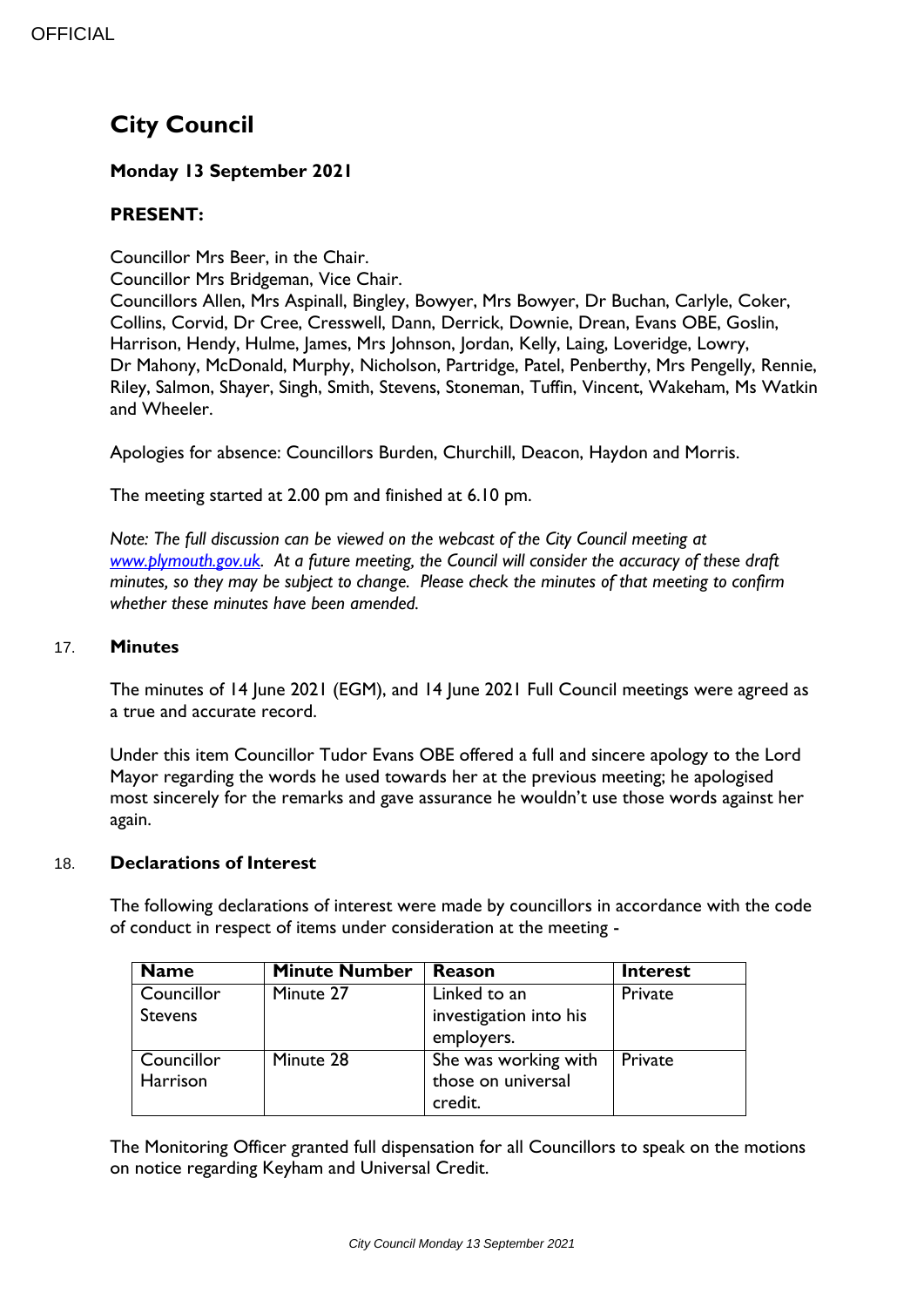## 19. **Appointments to Committees, Outside Bodies etc**

Members noted the changes to appointments to committees as follows:

- Councillor Morris is to be replaced by Councillor Penberthy on the Brexit, Infrastructure and Legislative Change Overview and Scrutiny Committee;
- Councillor Hulme is to be replaced by Councillor Stoneman on the Performance, Finance and Customer Focus Overview and Scrutiny Panel;
- Councillor James is to be replaced by Councillor Collins on the Corporate Parenting Group;
- Councillor Penberthy is to fill a vacancy on the Corporate Parenting Group;
- Councillor Hulme is to be replaced by Councillor Salmon on the Health and Adult Social Care Overview and Scrutiny Panel;
- Councillor Shayer is to be replaced by Councillor Salmon on the Devon and Cornwall Police and Crime Panel.

#### 20. **Announcements**

The Lord Mayor advised Members that she had several announcements for the meeting however started by asking Council to join her to stand for a minute's silence as a mark of respect for those who tragically lost their lives in the devastating incident in Keyham, and in support also of their families and loved ones as well as all those who had been affected.

It was highlighted that the Lord Mayor had attended the vigil in Keyham on the 13th August 2021 and was overwhelmed by the love and support shown for those affected by this tragic event. Yet in the middle of this unspeakable thing to happen to Keyham, Plymouthians had been pulling together, caring for one another and refusing to be defined by something so terrible. There were some wonderful examples of the city standing together:

- Redrok UK designed and gave out Plymouth Together car stickers while fundraising for Devon Air Ambulance;
- local artists had created some wonderful art, which had commemorated the lives lost and those injured;
- tributes were paid as part of the National Fireworks Championships;
- 60 community groups and individuals had been fundraising for the families of the victims;
- the staff from The Box have carefully made sure any tributes left in Keyham were protected from the weather;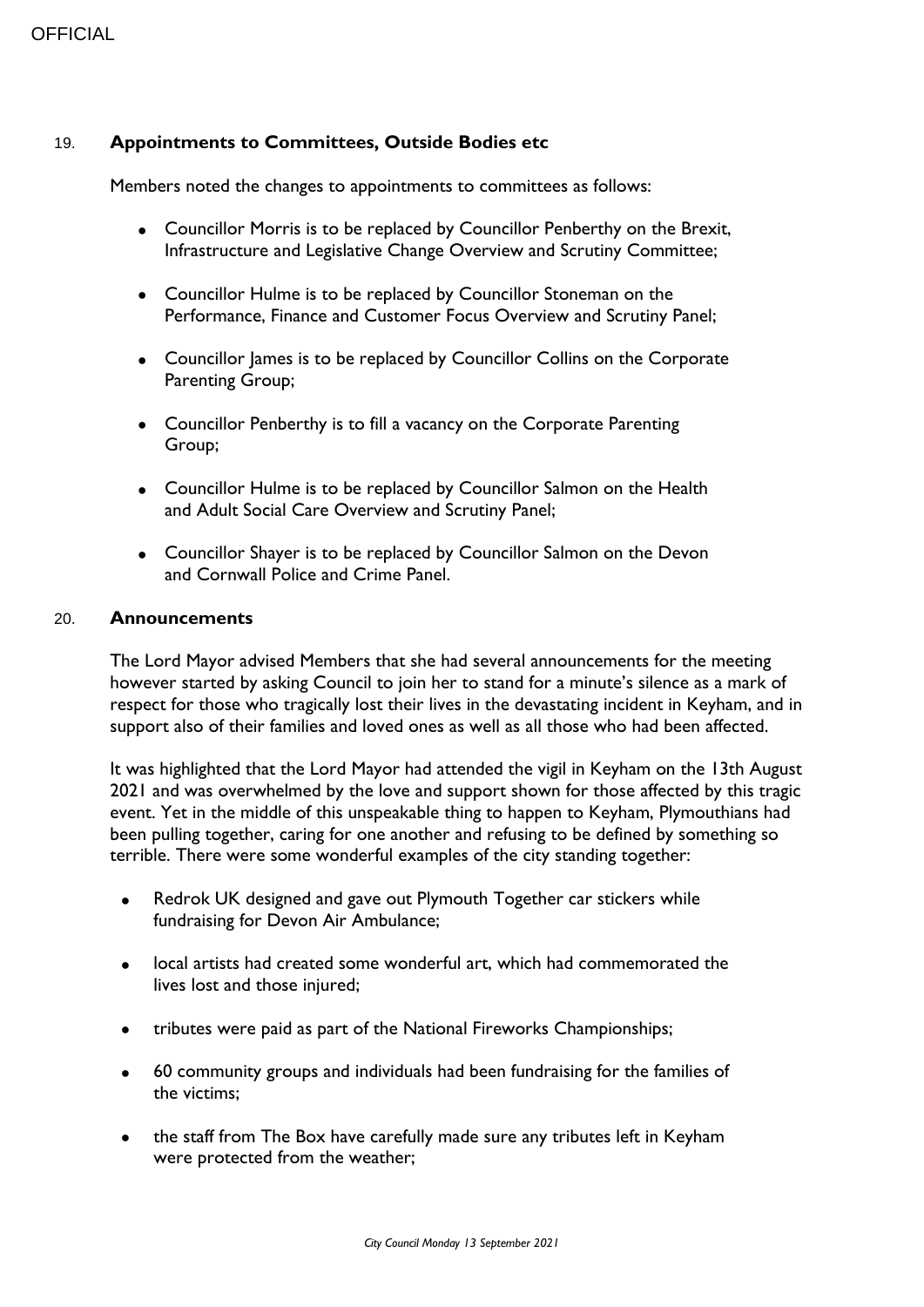- community leaders in Keyham had passionately spoken out for their neighbours, about what they need now and in the future;
- staff from a broad range of partner agencies including Victim Support, Livewell Southwest, Plymouth Community Homes and Devon and Cornwall Police have been working with Council staff to carry out visits and be available in Keyham for those who need support;
- partners gave up their buildings so we could set up Reassurance Hubs spaces that residents could visit if they wanted to. Our particular thanks to Ford Primary School, St Mark's Church and the Wolseley Trust for their support;
- our children's centres, youth service and targeted support service have been working together running fun activities for children and families in the centre of Keyham;
- we've sent out a support leaflet for Keyham to 5000 households, and set up a dedicated website and email address so we can make sure as many people as possible know where they can get help.

Members took a short adjournment in order for them to collect their thoughts.

The Lord Mayor also advised Members –

- to note the sad passing of Alderman Harold Luscombe who passed away on Sunday 22 August 2021. He was made an Honorary Alderman of the City of Plymouth on 17 February 1992. His funeral was today and attended by former Lord Mayor Alderman Mavin as the representative of Plymouth City Council. Our thoughts are with his family and friends at this sad time. Harold would be missed by all who knew him. Council was asked to stand again for a minutes silence to remember Alderman Harold Luscombe;
- with regards to SailGP, the Lord Mayor thanked the Events Team and all those involved from teams across the Council that came together to make it happen. This included staff from Economic Development, Sports Development, Waste, Cleansing, Legal, Planning, Facilities, Street Services and Natural Infrastructure;
- that Reece Dunn will be awarded The Lord Mayor Achievement award, for his outstanding achievement in the Tokyo Para Olympics; Reece won 3 Golds, 1 Silver and 1 Bronze in the pool.

The Lord Mayor proposed to suspend the rules of procedure to allow the Director of Public Health Ruth Harrell to provide an update on Covid 19 to Council and answer any questions that were submitted by Councillors to Ruth.

Deputy Lord Mayor, Councillor Mrs Bridgeman seconded the proposal and went to a vote.

Members voted unanimously in favour of the motion.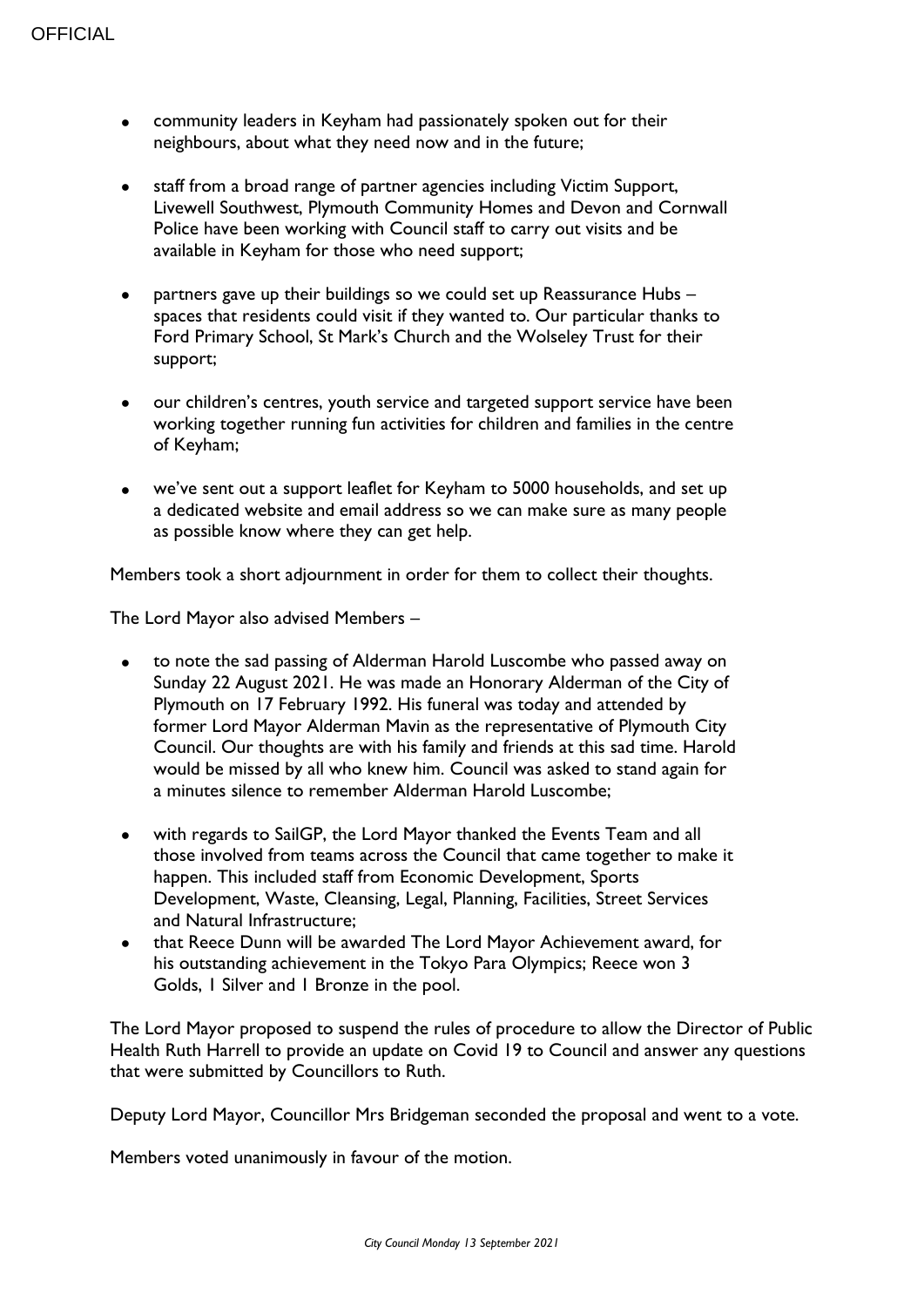Ruth Harrell, Director of Public Health presented a video to Council.

Councillor Nick Kelly (The Leader) provided the following announcements –

- rates of Covid 19 in Plymouth still remained stubbornly high this was a concern to us all. The Council was looking to send out new guidance measures;
- with regards to Keyham this was the first formal council meeting since the tragic event which rocked the city. Lee, Sophie, Kate, Steven and Maxine remained in the city's thoughts and would not be forgotten. Thanks was offered to the first responders that who bravely ran to the aid of the people in Keyham on that night. Council staff were also thanked due to their tireless work to support residents and those affected;
- a Plymouth together website had been set up so support, update and advice could be found; [www.plymouthtogether.co.uk](http://www.plymouthtogether.co.uk/)
- Livewell SW, Plymouth Community Homes, Devon and Cornwall Police, Community Groups and Local and Neighbouring Ward Councillors were thanked for their support in responding to the incident in Keyham;
- the Conservative administration had completed its first 100 days and its commitment to complete 22 commitments to make Plymouth the place to work, live or visit in the South West;
- with regards to the Covid business grants the final scheme closed and the Council had administered 16 separate schemes and paid out £92, 518, 530 in funding and made 19,435 payments to 7,440 business; staff were thanked who worked over and above to deliver:
- SailGP the total economic benefit to Plymouth from hosting the event equalled £6.9m total spend of £8.9m of spectators, organisers and the teams – had it not been for covid then the benefit to Plymouth could have been £10m; 6270 people watched from the Hoe;
- The Box the Leader was invited to join the Australian High Commissioner to attend the launch of the UK and Australia Season 21/22 at the British museum – was invited to see the Indigenous and Australia Museum;
- a video was to be shown to Council on Sunday 29 August Plymouth joined by the Hatching take flight from the Hoe and soar across the sea; the giant dragon puppet transformed into a kite and everyone watched in awe.

The Lord Mayor advised Members that agenda item number 7 Honorary Alderman, was to be brought forward – this was seconded by Deputy Lord Mayor, Councillor Mrs Maddi Bridgeman and agreed by Members.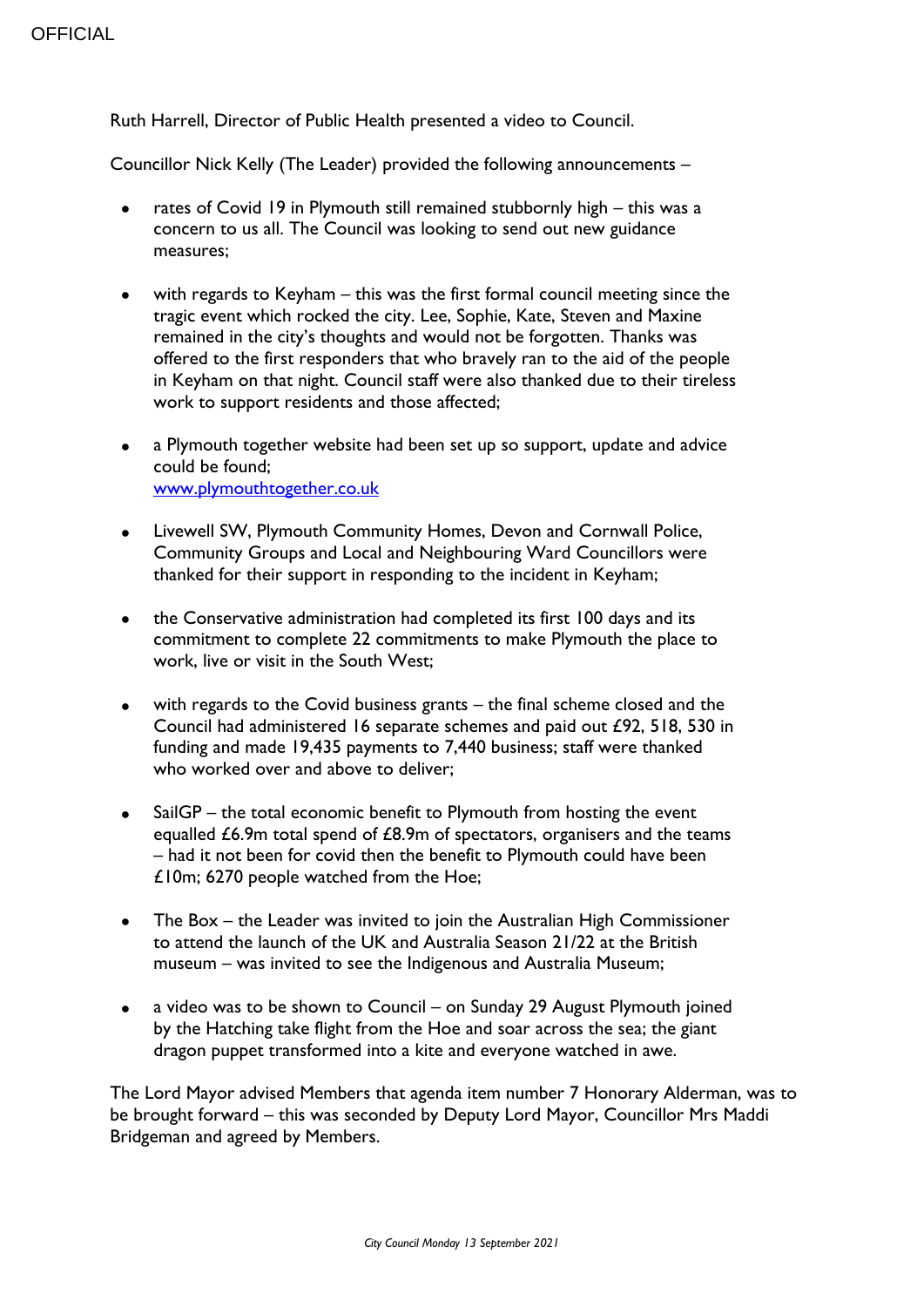#### 21. **Honorary Alderman**

The Lord Mayor advised Members that following the agreement of Council to award the title of Alderman to five former Councillors in June 2021, Council extended an offer to those receiving the honour who were unable to attend to return to Council in September to respond publically on receiving the title of Alderman.

Alderman Pete Smith, Michael Leaves and Sam Davey were in attendance at the meeting and addressed the Council.

Alderman Michael Leaves highlighted that he was born and bred and always lived in Plymouth and had been on the Council for 21 years, representing Plymstock Radford ward. He said it was an honour to represent residents of Radford.

Alderman Pete Smith thanked everyone that sent well wishes and gifts since his recent health scare, and thanked the Council for bestowing the honour of Alderman on him. He also thanked his wife and family for putting up with his 26 years of being a councillor, and Plympton St Mary and Honicknowle residents, the Plymouth Labour party for their support and the Plymouth Labour Cabinet who ought to be proud of their achievements. Lastly thanks was extended to Councillor Evans OBE for being his mentor.

Alderman Sam Davey thanked Council for the honour of bestowing on him the title of Alderman and was grateful and proud.

The Lord Mayor thanked them for their attendance and asked that they accept the Council's thanks for their many years of service.

#### 22. **Announcements**

This item is a continuation of minute 20, 'Announcements'.

Councillor Patrick Nicholson (Deputy Leader) provided announcements on the following:

- there were ongoing issues of capacity at Derriford hospital the Council played a significant part as a key stakeholder in assisting in those pressures. The hospital discharge pressures were related to the limited domiciliary care in the city, the covid 19 impact on providers, the complexity of those that needed support and the different thresholds of risk – the Council was doing its best to assist the University Hospitals Plymouth to expedite discharges from Derriford. Now there was twice daily attendance of the council at escalation calls with University Plymouth – revised risk arrangements to open care homes as quickly as possible following the outbreak of covid. Commissions of adult social care and were provisioning a care hotel of 13 beds in care homes in the city to ease discharges. The council formed a domiciliary care brokerage team to maximise capacity of domiciliary care in the community;
- the Council had launched a recruitment campaign for providers of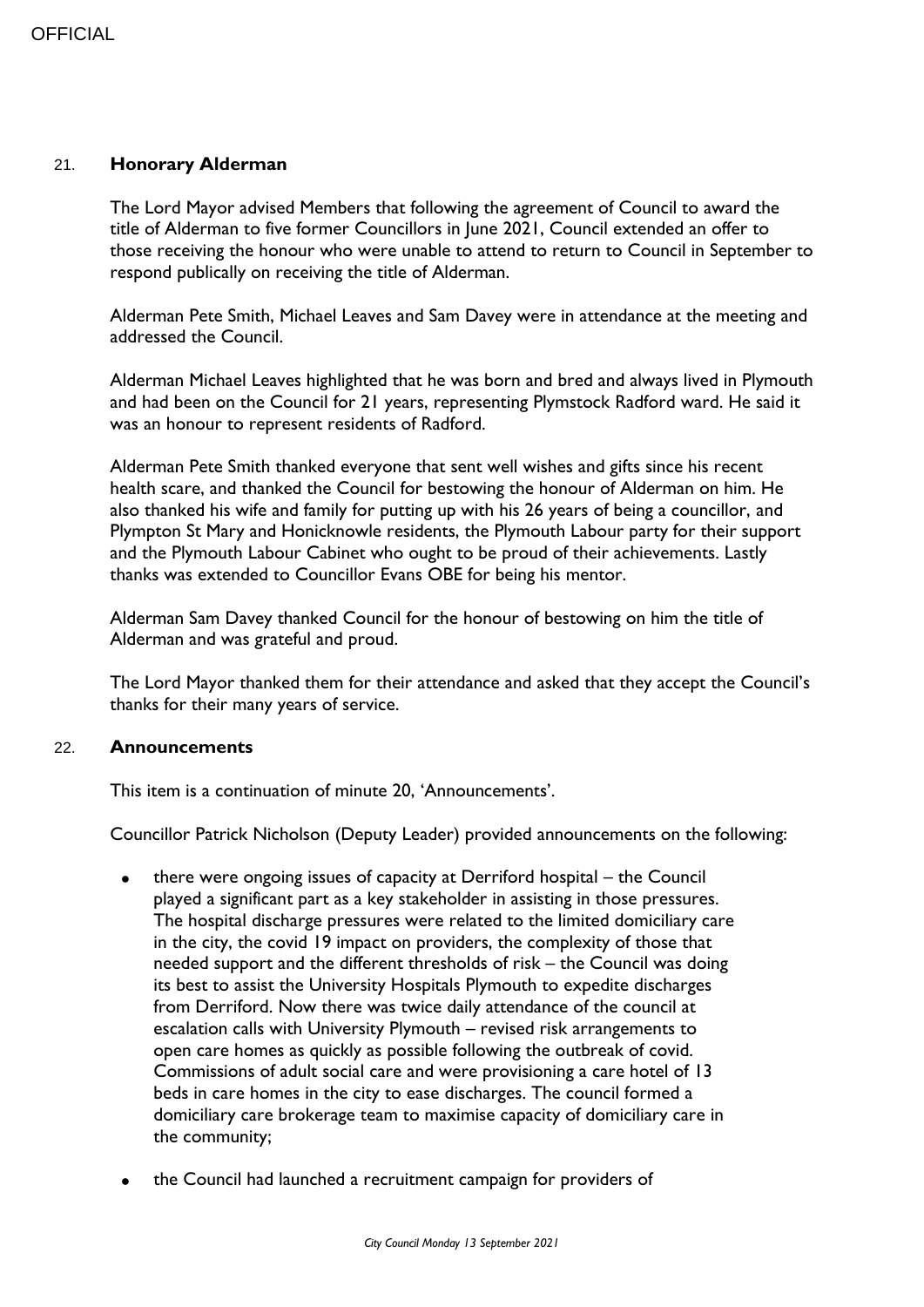domiciliary care providers in the city; the campaign started on 20 August 2021 and would run for 12 weeks promoting flexibility of the role and the benefits and rewards of working in this sector;

- since the decision to support further discharge William Patricia Venton Centre at Mount Gould with deliver further beds – builders start this week;
- the 2021 tree programme 2031 trees over 17 wards were to be planted from October this year – 59 projects in the programme, of which 34 were supported by Councillors through community grant funds;

Councillor Downie (Cabinet Member for Education, Skills and Children and Young people) provided announcement on the following –

- with regards to young peoples' return to school, the council proactively prepared schools for a September return whilst the city was designated as a covid enhanced response area. The Council and Public Health worked closely to provide an information pack with advice needed;
- on 6 September 2021 an EGM was held with Head Teachers and CEOs from the city's schools and academies. Enabled the council to give further advice and answer questions about school re-openings;
- Plymouth schools all opened as planned;
- an inspection of the youth offending team taking place on 27 September;
- demand for childrens social care continued and was 25% than previously experienced;
- Mark Riddell MP will visit the city on 29/30 September 2021 to allow the Council to share its progress in working with care leavers in the city and young people.

Councillor Mrs Maddi Bridgeman (Cabinet Member for Environment and Street Scene) provided announcements on the following:

- Garden waste services there was a problem regarding HGV drivers and the impact on street services teams. In light of high level of staff absence and annual leave, the Council made the decision to give priority to brown and green waste collections with garden waste collections being affected;
- the schedule for grass cutting and weeding an issue in the city over the past few months consulted with the public and now defined areas that agreed as suitable for re-wilding. This was in line with the climate and emergency action plan;
- praise the grass cutting team the team worked hard and the Hoe was looking beautiful for the Hatchling event;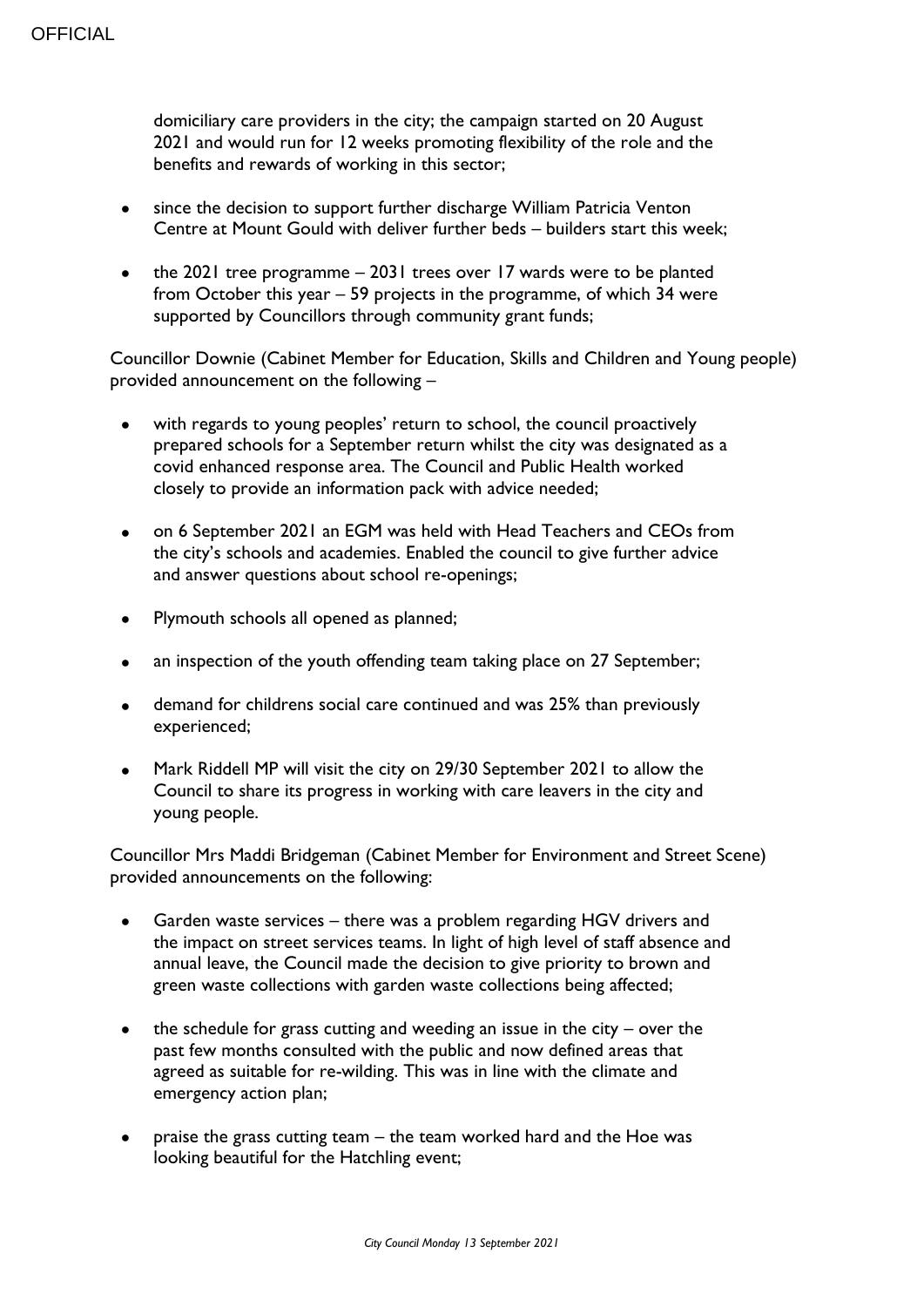- bulky waste collections were to resume in October with online registrations to open shortly – blossoms together improvements at Devil's Point were progressing well;
- correspondence was read out praising the refuse team.

Councillor Jonathan Drean (Cabinet Member for Transport) provided an announcement on the following:

 that he had a statement from Plymouth Citybus, Stagecoach, Network Rail and the Tamar Bridge and Torpoint ferry regarding disruption to commuters in the city however there was not enough time to provide this update – these would be sent around to Councillors for their information.

#### 23. **Questions by the Public**

There were three questions submitted by members of the public.

The following question was submitted by Mr Danny Bamping and answered by The Lord Mayor, Councillor Mrs Beer:

| Question: "Can PCC confirm that Councillor    | Answer: The Council has made various            |
|-----------------------------------------------|-------------------------------------------------|
| Mark Lowry made the decision to rename Sir    | public statements about its actions in relation |
| John Hawkins Square to Jack Leslie Square     | to the renaming of the Square in June 2020.     |
| on the 11th June 2020? If PCC claim that this | It would be inappropriate to make further       |
| is not the date, can the Council then confirm | statements about this matter pending the        |
| when Cllr Lowry actually made the decision    | resolution of the ongoing court proceedings.    |
| and in what form?                             | The council will make a further statement       |
|                                               | following the conclusion of those               |
|                                               | proceedings.                                    |
|                                               |                                                 |

The following question was submitted by Mr Gregg Black and answered by Councillor Jonathan Drean (Cabinet Member for Transport):

| Question: "Residents of Efford and Lipson    | Answer: There are currently no plans to      |
|----------------------------------------------|----------------------------------------------|
| are concerned about the speed people drive   | introduce traffic calming on the three roads |
| on Efford Lane, Blandford Road and Pike      | in question although the junction with Pike  |
| Road. They are concerned that a major        | Rd and Old Laira Rd are included in a        |
| accident could happen. Has traffic calming   | proposed 20mph Zone on Old Laira Road        |
| similar to Leigham been considered for these | currently under design.                      |
| roads and if not could it?                   | Works on these schemes were regrettably      |
|                                              | impacted by COVID19, however works are       |
|                                              | now on track, we intend to consult on the    |
|                                              | scheme soon and complete this financial      |
|                                              | year. The scheme will also include a section |
|                                              | of Efford Lane from its junction with Old    |
|                                              | Laira Rd to a point North of Western Drive.  |
|                                              | Speed Surveys have recently been             |
|                                              | undertaken on all of these roads and have    |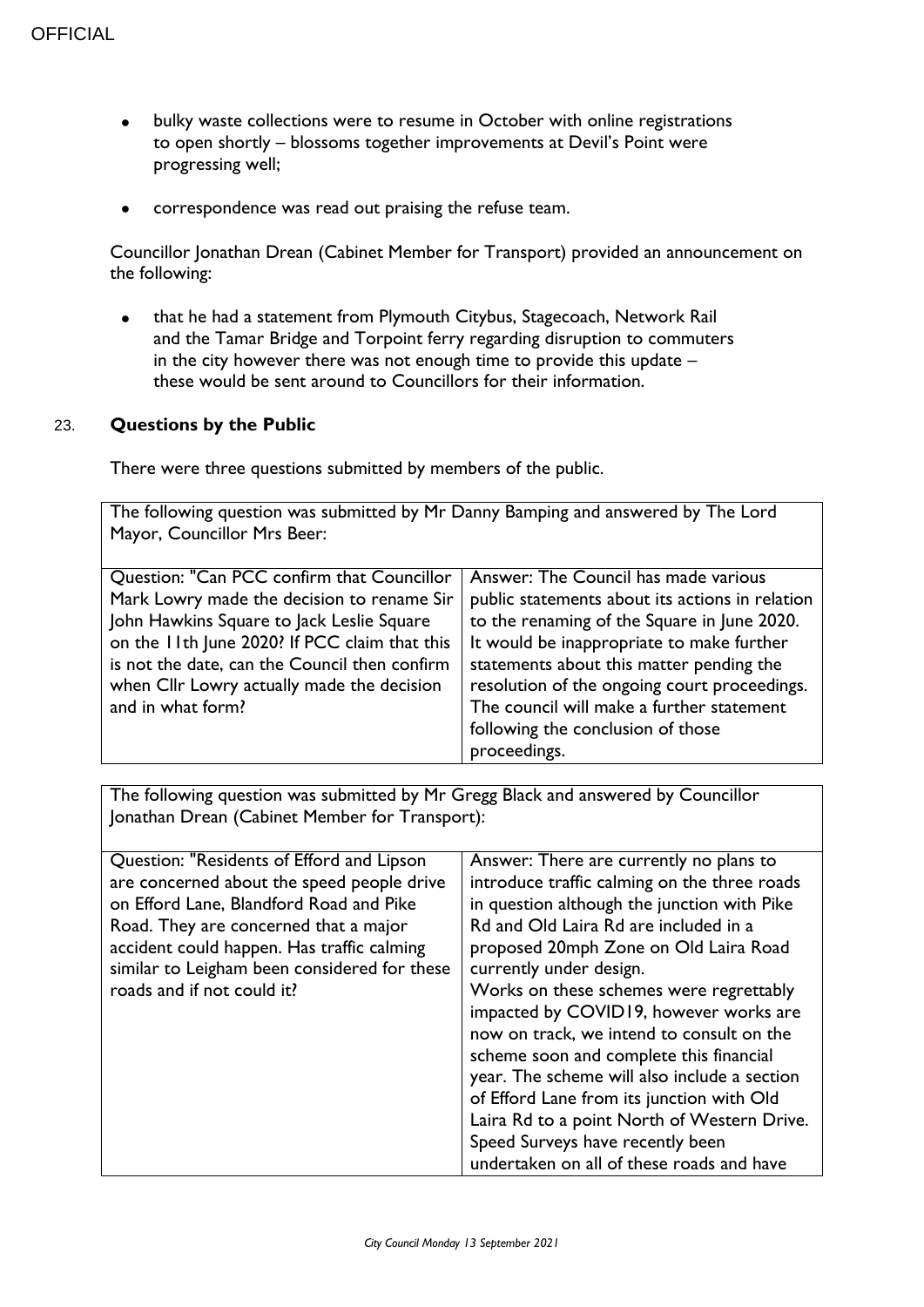| shown that average speeds are well under<br>30mph with the highest being Blandford Rd<br>at 27mph. The three roads in question total<br>approx. 3km in length and Police records<br>indicate that there a have been 11 injury<br>collisions on these roads in the last 5 years.<br>10 of the collisions classed as slight and 1 as<br>serious which did not involve inappropriate<br>speed. In only 2 cases was inappropriate<br>speed cited as a contributory factor. A<br>collision rate of 3.6 per kilometre on a<br>residential distributor route with a low<br>incidence of speed rated collisions would not<br>usually warrant further investigation. |
|-------------------------------------------------------------------------------------------------------------------------------------------------------------------------------------------------------------------------------------------------------------------------------------------------------------------------------------------------------------------------------------------------------------------------------------------------------------------------------------------------------------------------------------------------------------------------------------------------------------------------------------------------------------|
| By contrast, the length of Old Laira Rd<br>currently being considered is 1200m long has<br>13 injury collisions reported by the Police in<br>5 years of which 5 were speed related, a rate<br>of 10.8 per kilometre.                                                                                                                                                                                                                                                                                                                                                                                                                                        |

The following question was submitted by Chanine Flood and answered by Councillor Jonathan Drean (Cabinet Member for Transport):

| Question: "There is an un-named road in      | Answer: The Council will deal with the          |
|----------------------------------------------|-------------------------------------------------|
| Plymouth - behind the Life Centre and        | official street naming of this stretch of road, |
| connecting Home Park to Outland Road.        | when requested to do so by developers as        |
| Can the Council confirm if they are planning | part of the redevelopment proposals of          |
| to now re-adopt this important road in       | Home Park. There are a number of                |
| Plymouth, maintain it and give it a name $-$ | stakeholders who are likely to have an input    |
| such as Mariners Way?                        | into this matter; prospective developers        |
|                                              | and/or owners of Home Park, Plymouth            |
|                                              | Argyle Football Club and Friends of Central     |
|                                              | Park. There are ongoing discussions between     |
|                                              | planning officers and the relevant applicants   |
|                                              | with regards to the proposed redevelopment      |
|                                              | applications at Home Park and whilst            |
|                                              | currently there are no final details, it is     |
|                                              | agreed that this will include improvement to    |
|                                              | this important area of public realm. At this    |
|                                              | time, however there are no plans for this       |
|                                              | road to become adopted highway. Streets do      |
|                                              | not have to be adopted in order to be           |
|                                              | officially named, therefore even if the road    |
|                                              | remains un-adopted the Council's street         |
|                                              | naming powers enable us to give it an official  |
|                                              | street name. The street naming and              |
|                                              | numbering process would usually be dealt        |
|                                              | with once planning permissions are approved     |
|                                              |                                                 |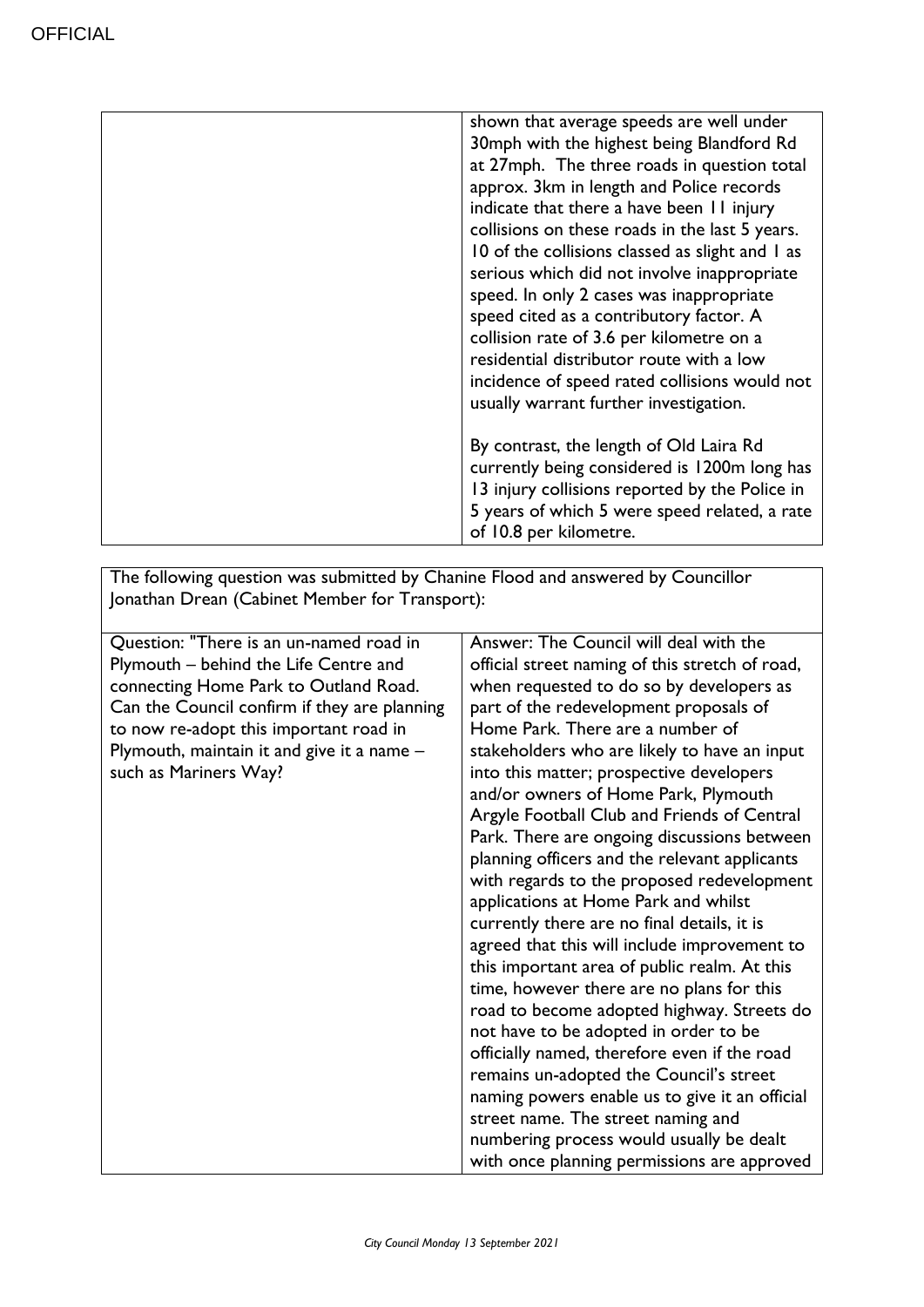| and the developer submits a street naming   |
|---------------------------------------------|
| and numbering application to the authority  |
| along with the appropriate fees for this    |
| service. There have already been a number   |
| of suggested names put forward to the       |
| Council, which will be considered if they   |
| comply with the street naming criteria as   |
| outlines in the Council's street naming and |
| numbering policy. The final decision about  |
| the street naming must be agreed by the     |
| Peverell Ward Councillors, who represent    |
| the electorate for this area.               |

# 24. **A Bright Future 2021 - 2026**

Councillor Downie (Cabinet Member for Education, Skills and Children and Young People) introduced the 'A Bright Future 2021 – 2026' report, this was seconded by Councillor Nicholson (Deputy Leader).

Following contributions from Councillors Laing and Penberthy, Council unanimously agreed to adopt the Bright Future plan and vision for children and young people in Plymouth for 2021-2026.

Votes for: (50) (Councillors Allen, Mrs Aspinall, Bingley, Bowyer, Mrs Bowyer, Mrs Bridgeman, Dr Buchan, Carlyle, Coker, Collins, Corvid, Dr Cree, Cresswell, Dann, Derrick, Downie, Drean, Evans OBE, Goslin, Harrison, Hendy, Hulme, James, Mrs Johnson, Jordan, Kelly, Laing, Loveridge, Lowry, Dr Mahony, McDonald, Murphy, Nicholson, Partridge, Patel, Penberthy, Mrs Pengelly, Rennie, Riley, Salmon, Shayer, Singh, Smith, Stevens, Stoneman, Tuffin, Vincent, Wakeham, Ms Watkin and Wheeler.

Votes against: (0)

Did not vote/ absent: (7) (Lord Mayor and Councillors Burden, Deacon, Haydon, Morris, Churchill and Neil)

# 25. **Finance and Capital Monitoring Report June 2021**

Councillor Nick Kelly (Leader of the Council) introduced the Finance and Capital Monitoring Report June 2021, this was seconded by Councillor

Following debate, with contributions from Councillors Lowry, Laing, Nicholson, Kelly, Dr Mahony, Bingley, Council unanimously agreed to:

- 1. note the current revenue monitoring position;
- 2. approve the revision of the Capital Budget 2021-2026 to £612.270m (as shown in Section C Table 1).

Votes for: (50) (Councillors Allen, Mrs Aspinall, Bingley, Bowyer, Mrs Bowyer, Mrs Bridgeman, Dr Buchan, Carlyle, Coker, Collins, Corvid, Dr Cree, Cresswell, Dann, Derrick,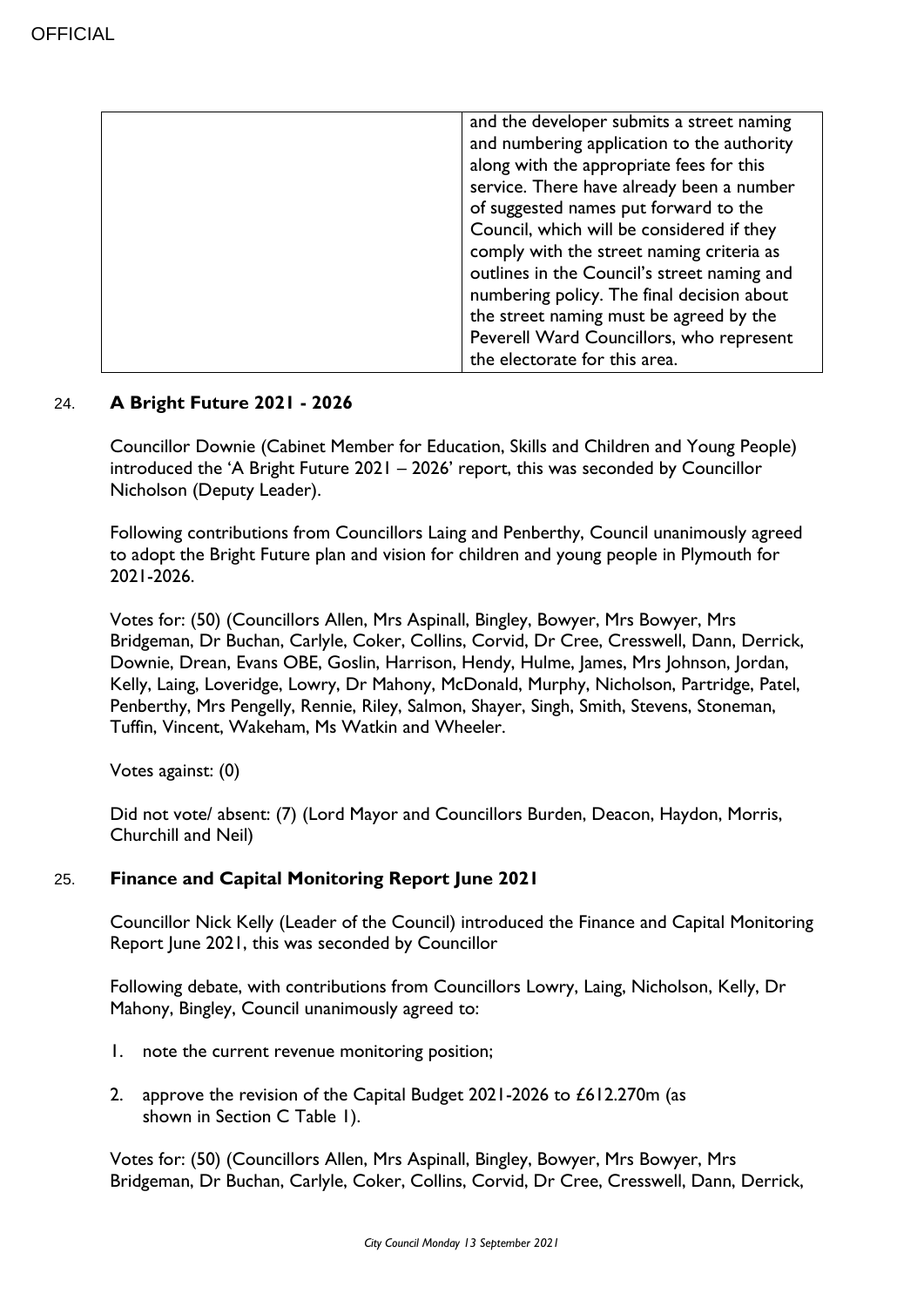Downie, Drean, Evans OBE, Goslin, Harrison, Hendy, Hulme, James, Mrs Johnson, Jordan, Kelly, Laing, Loveridge, Lowry, Dr Mahony, McDonald, Murphy, Nicholson, Partridge, Patel, Penberthy, Mrs Pengelly, Rennie, Riley, Salmon, Shayer, Singh, Smith, Stevens, Stoneman, Tuffin, Vincent, Wakeham, Ms Watkin and Wheeler.

Votes against: (0)

Did not vote/ absent: (7) (Lord Mayor and Councillors Burden, Deacon, Haydon, Morris, Churchill and Neil)

## 26. **Annual Report on Treasury Management Activities for 2020 - 2021**

Councillor Dr Mahony (Chair of the Audit and Governance Committee) introduced the Annual Report on Treasury Management Activities for 2020 – 2021 this was seconded by Councillor Bingley.

Councillor Dr Mahony then summed up following no further requests to speak on this item therefore Council agreed to approve the Treasury Management Annual Report 2020/21.

Votes for: (50) (Councillors Allen, Mrs Aspinall, Bingley, Bowyer, Mrs Bowyer, Mrs Bridgeman, Dr Buchan, Carlyle, Coker, Collins, Corvid, Dr Cree, Cresswell, Dann, Derrick, Downie, Drean, Evans OBE, Goslin, Harrison, Hendy, Hulme, James, Mrs Johnson, Jordan, Kelly, Laing, Loveridge, Lowry, Dr Mahony, McDonald, Murphy, Nicholson, Partridge, Patel, Penberthy, Mrs Pengelly, Rennie, Riley, Salmon, Shayer, Singh, Smith, Stevens, Stoneman, Tuffin, Vincent, Wakeham, Ms Watkin and Wheeler.

Votes against: (0)

Did not vote/ absent: (7) (Lord Mayor and Councillors Burden, Deacon, Haydon, Morris, Churchill and Neil)

# 27. **Motions on notice**

#### 28. **Keyham**

Councillor Kelly (The Leader) introduced the cross party motion on notice on Keyham. This was seconded by Councillor Evans OBE.

Following a discussion, with contributions from Councillors Cresswell, Hulme, Derrick, Coker, Stevens and Laing, the motion was carried.

Votes for: (50) (Councillors Allen, Mrs Aspinall, Bingley, Bowyer, Mrs Bowyer, Mrs Bridgeman, Dr Buchan, Carlyle, Coker, Collins, Corvid, Dr Cree, Cresswell, Dann, Derrick, Downie, Drean, Evans OBE, Goslin, Harrison, Hendy, Hulme, James, Mrs Johnson, Jordan, Kelly, Laing, Loveridge, Lowry, Dr Mahony, McDonald, Murphy, Nicholson, Partridge, Patel, Penberthy, Mrs Pengelly, Rennie, Riley, Salmon, Shayer, Singh, Smith, Stevens, Stoneman, Tuffin, Vincent, Wakeham, Ms Watkin and Wheeler.

Votes against: (0)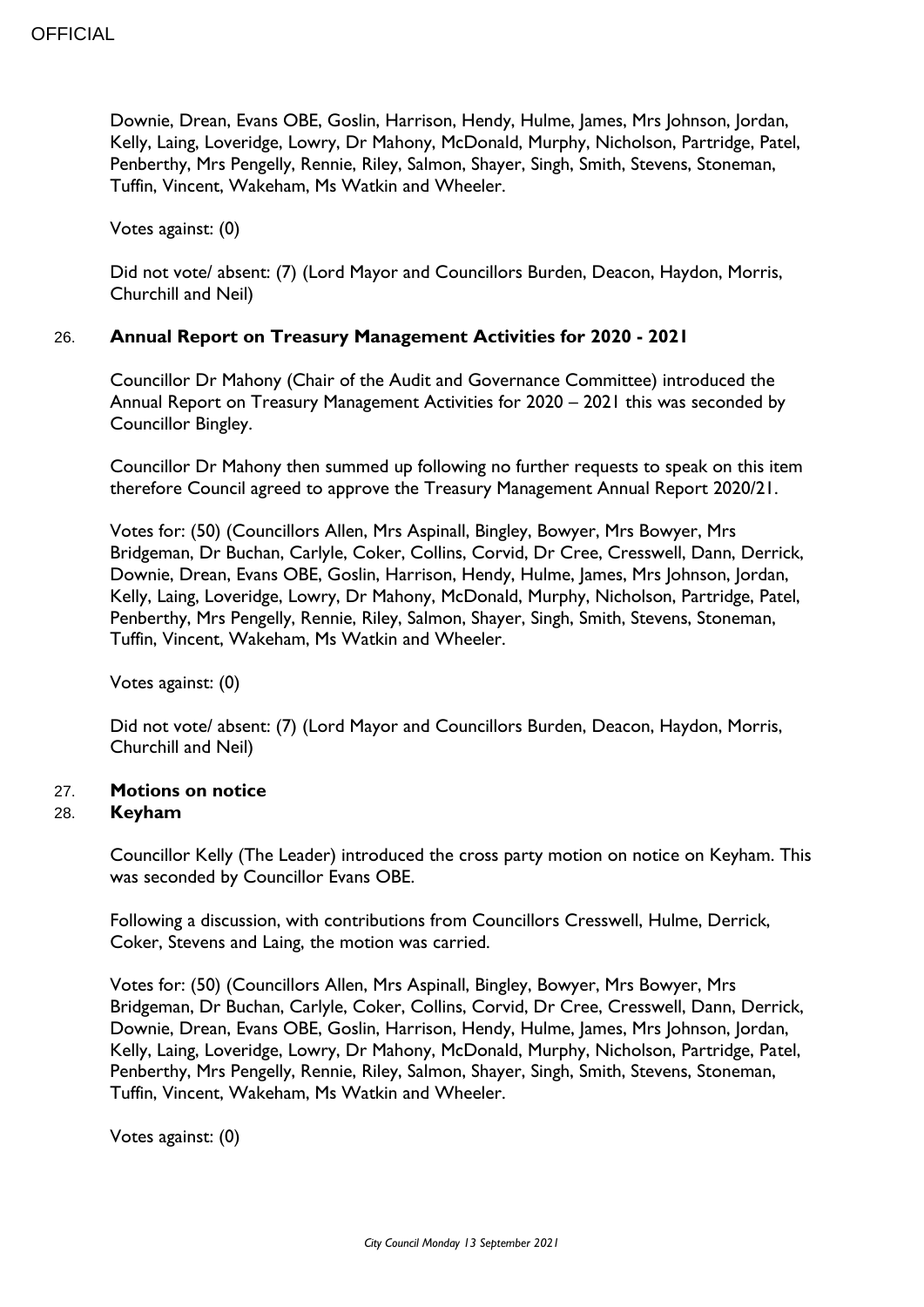Did not vote/ absent: (7) (Lord Mayor and Councillors Burden, Deacon, Haydon, Morris, Churchill and Neil)

#### 29. **Universal Credit**

Councillor Kelly (The Leader) introduced the cross party motion on notice on Keyham. This was seconded by Councillor Evans OBE.

Following a discussion, with contributions from Councillors Cresswell, Hulme, Derrick, Coker, Stevens and Laing, the motion was lost.

Votes for: (23) (Councillors Allen, Mrs Aspinall, Mrs Bowyer, Dr Buchan, Coker, Corvid, Cresswell, Dann, Derrick, Evans OBE, Goslin, Hendy, Mrs Johnson Laing, Lowry, McDonald, Murphy, Penberthy, Rennie, Stevens, Tuffin, Vincent and Wheeler.

Votes against: (25) (Councillors Bingley, Bowyer, Mrs Bridgeman, Carlyle, Collins, Downie, Drean, Harrison, Hulme, James, Jordan, Kelly, Loveridge, Dr Mahony, Nicholson, Partridge, Patel, Mrs Pengelly, Riley, Salmon, Shayer, Smith, Stoneman, Wakeham and Ms Watkin.

Abstain: (1) Councillor Singh

Did not vote/ absent: (8) (Lord Mayor and Councillors Burden, Dr Cree, Deacon, Haydon, Morris, Churchill and Neil)

#### 30. **Questions by Councillors**

|                | <b>From</b>                                                                       | To               | <b>Subject</b>                                                              |
|----------------|-----------------------------------------------------------------------------------|------------------|-----------------------------------------------------------------------------|
|                | Councillor                                                                        | Councillor       | Why did this administration allow Belvedere                                 |
|                | Murphy                                                                            | Mrs              | Garden of Remembrance to be used as a bar for                               |
|                |                                                                                   | Pengelly         | the SailGP event?                                                           |
|                |                                                                                   |                  | Response: Councillor Mrs Vivien Pengelly will ensure that Councillor Deacon |
|                |                                                                                   |                  | provides a reply to Councillor Murphy for her question as soon as possible. |
|                |                                                                                   |                  | Supplementary Question: Councillor Murphy would like to be assured that     |
|                |                                                                                   |                  | this would never happen again and also a public apology to the armed forced |
|                | community.                                                                        |                  |                                                                             |
|                |                                                                                   |                  |                                                                             |
|                | Response: Councillor Mrs Vivien Pengelly will ensure that this never happens      |                  |                                                                             |
|                | again and apologised to the Armed Forces.                                         |                  |                                                                             |
|                |                                                                                   |                  |                                                                             |
| $\overline{2}$ | Councillor                                                                        | Councillor       | I represent the Drake ward which will be the                                |
|                | Singh                                                                             | Mrs Maddi        | gateway to the redeveloped train station. We                                |
|                |                                                                                   | <b>Bridgeman</b> | have problems with bins being left out, will the                            |
|                |                                                                                   |                  | cabinet members responsible think about new                                 |
|                |                                                                                   |                  | schemes in regards to enforcement with bins                                 |
|                |                                                                                   |                  | being left out on the street causing obstructions?                          |
|                |                                                                                   |                  |                                                                             |
|                |                                                                                   |                  | Response: The teams in enforcement have bought a new camera which has       |
|                | been effective in catching fly tippers and those that are regularly causing those |                  |                                                                             |
|                | such issues. Councillor Bridgeman can ensure that Councillor Singh's              |                  |                                                                             |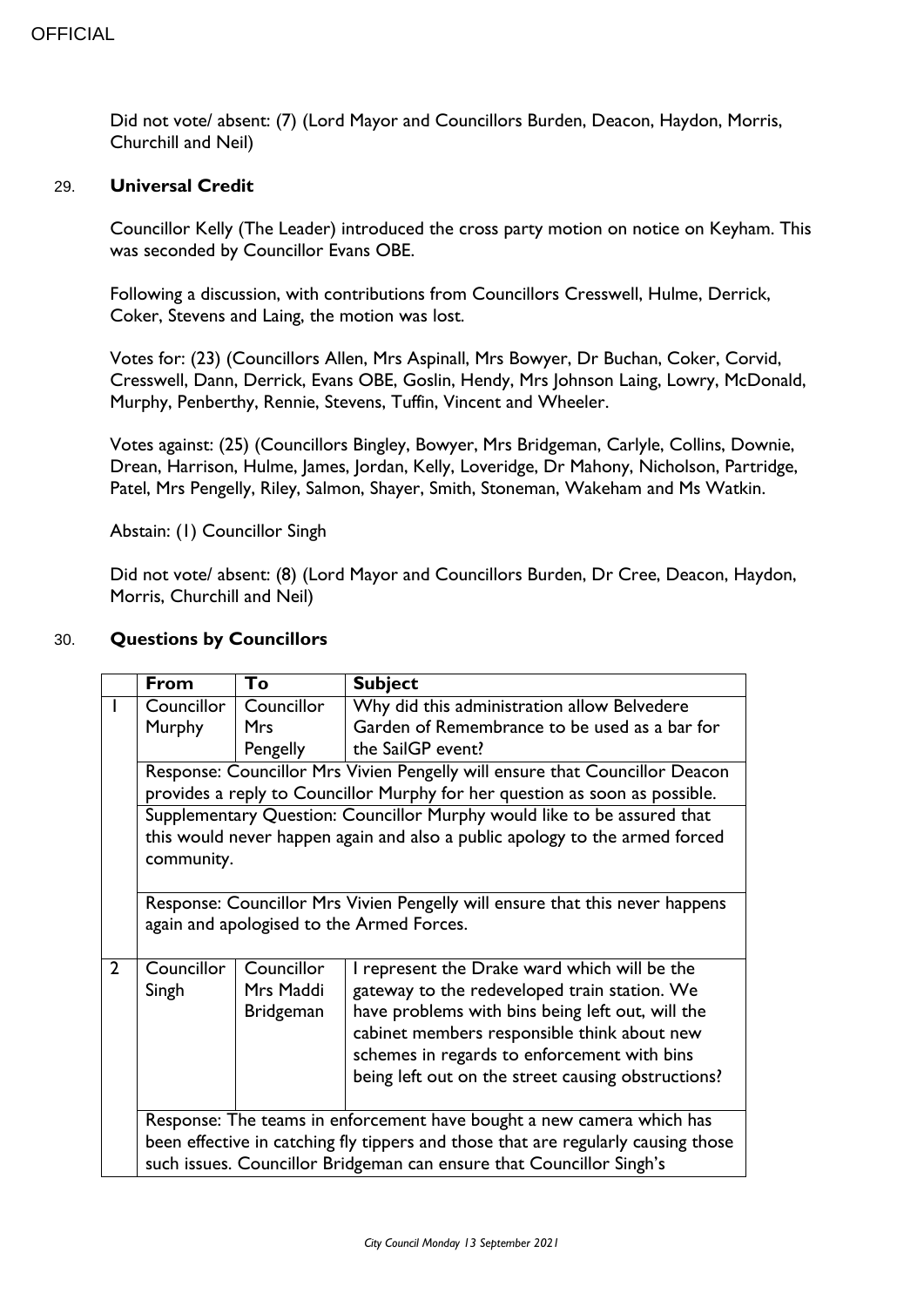|                | relation to fly tipping, littering and any sort of damage. Councillor Bridgeman<br>is aware of the issues on North Road East and the camera will be deployed                |                                |                                                                                                                                                                                                                                                                                                                                                                                                                                                                                                                                                                                                                                                                                                                                                                                                                                                |  |
|----------------|-----------------------------------------------------------------------------------------------------------------------------------------------------------------------------|--------------------------------|------------------------------------------------------------------------------------------------------------------------------------------------------------------------------------------------------------------------------------------------------------------------------------------------------------------------------------------------------------------------------------------------------------------------------------------------------------------------------------------------------------------------------------------------------------------------------------------------------------------------------------------------------------------------------------------------------------------------------------------------------------------------------------------------------------------------------------------------|--|
|                | there soon.                                                                                                                                                                 |                                |                                                                                                                                                                                                                                                                                                                                                                                                                                                                                                                                                                                                                                                                                                                                                                                                                                                |  |
|                | Supplementary Question: Councillor Singh would like a meeting with<br>Councillor Mrs Maddi Bridgeman to discuss a scheme that is working in<br>another part of the country. |                                |                                                                                                                                                                                                                                                                                                                                                                                                                                                                                                                                                                                                                                                                                                                                                                                                                                                |  |
|                |                                                                                                                                                                             |                                | Response: Councillor Mrs Maddi Bridgeman agreed to the meeting.                                                                                                                                                                                                                                                                                                                                                                                                                                                                                                                                                                                                                                                                                                                                                                                |  |
| 3              | Councillor<br>Pat Patel                                                                                                                                                     | Councillor<br>Nicholson        | Following on from the meeting that was organised<br>by Councillor Nicholson with the Mayflower<br>Medical Group on the 9th September. The<br>Mayflower Group represents a fifth of Plymouth<br>residents for patient numbers. Please can I ask<br>that you maintain pressure on the Mayflower<br>Group and offer any and all support to ensure the<br>turnaround of service delivery to all patients in<br>order to relieve pressure for other GP surgeries<br>as well as the accident and emergency department<br>as Derriford Hospital? Also that the Mayflower<br>Group continues to listen to its patients through<br>the reactivation of the patient participation group<br>and ensure that communication lines remain open<br>to keep everyone informed of actions being taken<br>and the improvement plan that is being<br>implemented. |  |
|                |                                                                                                                                                                             |                                | Response: Thanked Councillor Pat Patel and 14 other members for their<br>attendance at the meeting that took place on the 9th September. It was a<br>meeting which provided an honest appraisal of the difficulties that the Group<br>are currently facing. The Mayflower Medical Group are committed to<br>maintaining a dialogue with members and sharing the improvement plan that<br>they are undertaking to seek to rectify the issues raised by the CQC. The<br>Mayflower Group acknowledged that the issues raised had not been good<br>enough and significant improvement is required.<br>The patient participation group was in the process of being re-established and<br>a number of members of the council will participate in that group to bring                                                                                 |  |
|                | about direct intervention with the Mayflower Medical Group in trying to<br>improve standards that they deliver.                                                             |                                |                                                                                                                                                                                                                                                                                                                                                                                                                                                                                                                                                                                                                                                                                                                                                                                                                                                |  |
|                |                                                                                                                                                                             | the highest possible standard. | This matter as well as general GP access is on the agenda for the Health and<br>Wellbeing Board and on the agenda for Councillor David James scrutiny panel<br>and will keep up the pressure to ensure that the delivery of services are at                                                                                                                                                                                                                                                                                                                                                                                                                                                                                                                                                                                                    |  |
| $\overline{4}$ | Councillor                                                                                                                                                                  | Councillor                     | Studies conducted in the pandemic show that                                                                                                                                                                                                                                                                                                                                                                                                                                                                                                                                                                                                                                                                                                                                                                                                    |  |
|                | Mrs Lynda<br>Bowyer                                                                                                                                                         | Downie                         | young people are most vulnerable to increased<br>psychological stress. Data also showed that young                                                                                                                                                                                                                                                                                                                                                                                                                                                                                                                                                                                                                                                                                                                                             |  |

suggestion is taken forward and would like to take more people to Court in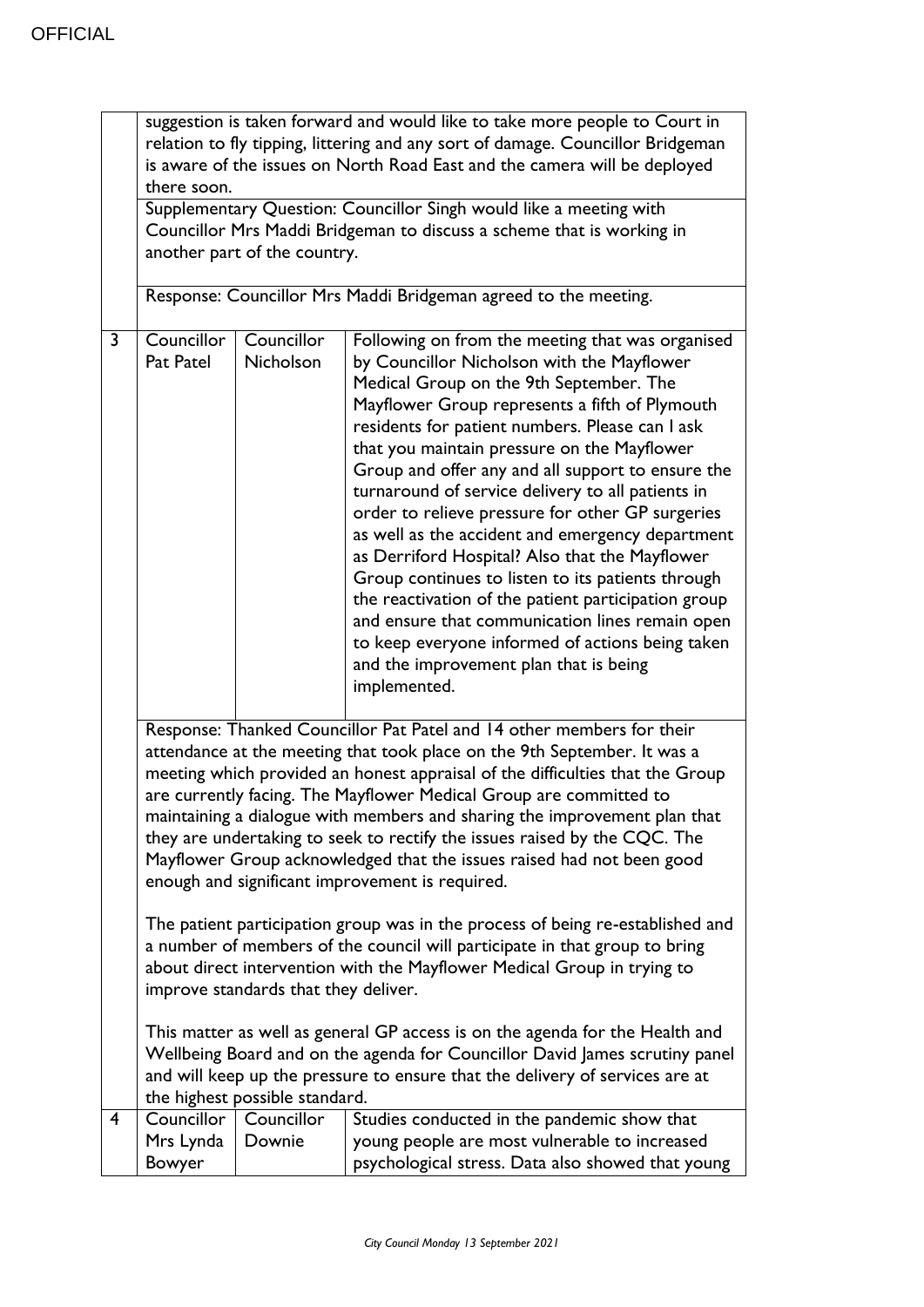|   |                                                                          |                  | women and people with young children are at risk                                                                 |
|---|--------------------------------------------------------------------------|------------------|------------------------------------------------------------------------------------------------------------------|
|   |                                                                          |                  | of mental health, what measures have you put in                                                                  |
|   |                                                                          |                  | place to address this?                                                                                           |
|   |                                                                          |                  | Response: I don't have the exact funding figures to fully detail the answer but                                  |
|   |                                                                          |                  | we have been successful in achieving funding which will be directed to where                                     |
|   | you have asked for it to be directed. Councillor Downie will respond to  |                  |                                                                                                                  |
|   |                                                                          |                  | Councillor Mrs Linda Bowyer with exact figures next week.                                                        |
|   |                                                                          |                  | Supplementary Question: What extra resources are you proposing to commit                                         |
|   | in the future?                                                           |                  |                                                                                                                  |
|   |                                                                          |                  |                                                                                                                  |
|   |                                                                          |                  | Response: Councillor Downie will get those proposals to Councillor Mrs<br>Linda Bowyer when he has them to hand. |
|   |                                                                          |                  |                                                                                                                  |
| 5 | Councillor                                                               | Councillor       | This Administration brought forward a Corporate                                                                  |
|   | lan                                                                      | Mrs Maddi        | Plan which would deliver quality service for street                                                              |
|   | Bowyer                                                                   | <b>Bridgeman</b> | services. When will Plymouth receive this quality                                                                |
|   |                                                                          |                  | service?                                                                                                         |
|   |                                                                          |                  |                                                                                                                  |
|   |                                                                          |                  | Response: Councillor Mrs Maddi Bridgeman advised that we have just come                                          |
|   |                                                                          |                  | out of a pandemic and have inherited a poor service from the previous                                            |
|   |                                                                          |                  | administration. Although the current staff work incredibly hard there are                                        |
|   |                                                                          |                  | additional pressures of not having enough staff which has impacted the                                           |
|   | service.                                                                 |                  |                                                                                                                  |
|   |                                                                          |                  | Supplementary Question: Can you advise me and my residents what a good                                           |
|   | quality service would look like when it finally arrives.                 |                  |                                                                                                                  |
|   | Response: Councillor Mrs Maddi Bridgeman advised that the administration |                  |                                                                                                                  |
|   |                                                                          |                  | had inherited the poor service but they are currently working to turn this                                       |
|   | around.                                                                  |                  |                                                                                                                  |
|   |                                                                          |                  |                                                                                                                  |
| 6 | Councillor                                                               | Councillor       | Every Councillor is a Corporate Parent, it was                                                                   |
|   | Jemima                                                                   | Downie           | disappointing to see that no conservative                                                                        |
|   | Laing                                                                    |                  | members were present at the Corporate                                                                            |
|   |                                                                          |                  | Parenting Group at the quarterly meeting last                                                                    |
|   |                                                                          |                  | Tuesday. To not have a single conservative                                                                       |
|   |                                                                          |                  | member present was hugely impolite to the                                                                        |
|   |                                                                          |                  | officers and partner organisations who work very                                                                 |
|   |                                                                          |                  | hard to prepare for these meetings and                                                                           |
|   |                                                                          |                  | disrespectful to the children and young people                                                                   |
|   |                                                                          |                  | these meeting focus on. It ignores the 10 wishes                                                                 |
|   |                                                                          |                  | contained in the earlier agenda item spoken about                                                                |
|   |                                                                          |                  | Bright Future. Can Councillor Downie offer                                                                       |
|   |                                                                          |                  | reassurances that at least one member of the                                                                     |
|   |                                                                          |                  | Conservative group will attend meetings in the                                                                   |
|   |                                                                          |                  | future.                                                                                                          |
|   |                                                                          |                  | Response: Councillor Downie was disappointed that there had been no                                              |
|   |                                                                          |                  | representation from conservative members at this meeting and he will ensure                                      |
|   |                                                                          |                  | that there is representation at the Corporate Parenting Group at all times.                                      |
|   | Supplementary Question: Can I ask that Conservative Group members liaise |                  |                                                                                                                  |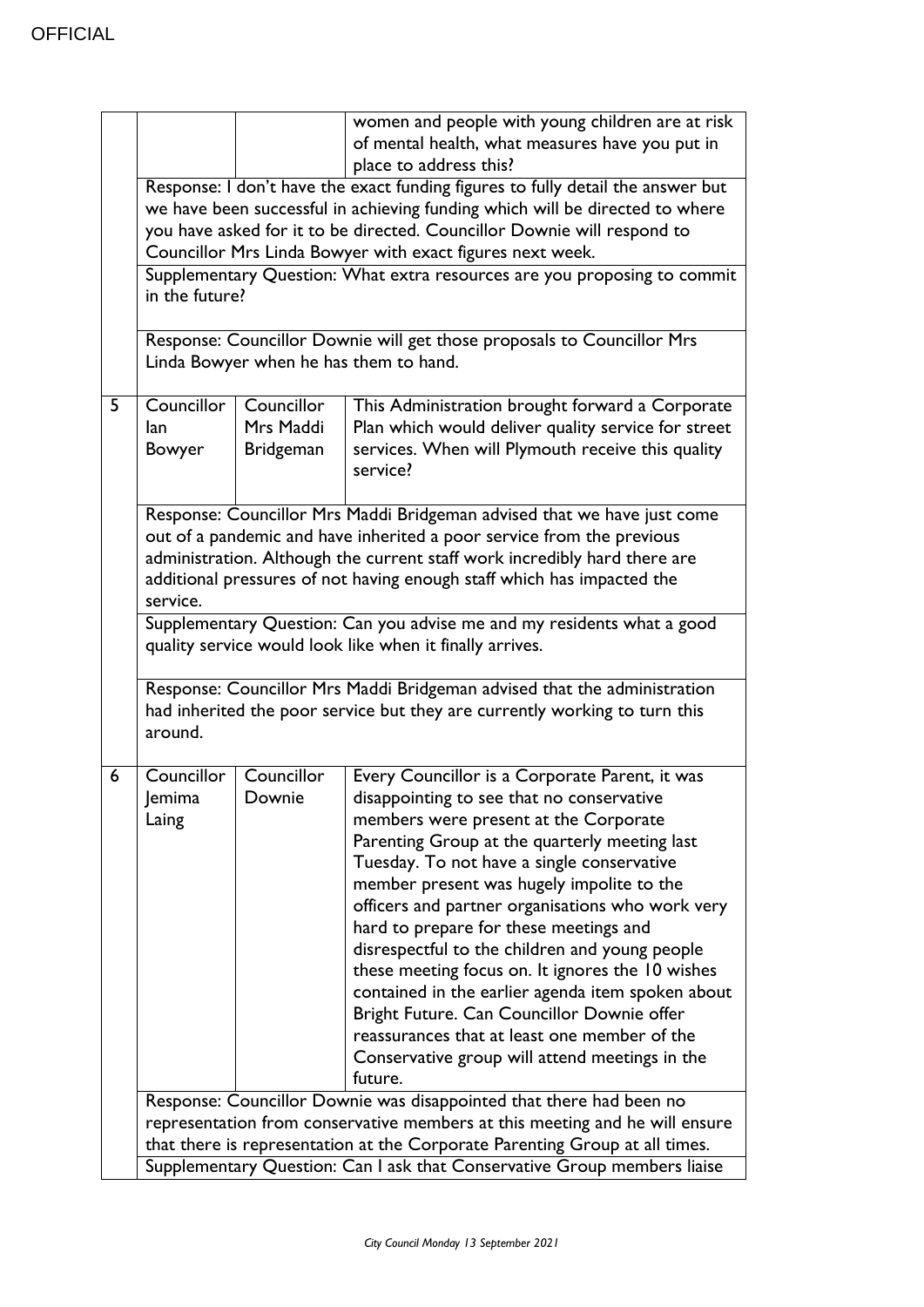|   | amongst themselves and if they are not able to attend the meeting, can they<br>put in a request to postpone the meeting?                                                                                                                                                                                                                                                                                                                                                            |                                             |                                                                                                                                                                                                                                                                                                                                                                                                                                                                                                                                                                  |
|---|-------------------------------------------------------------------------------------------------------------------------------------------------------------------------------------------------------------------------------------------------------------------------------------------------------------------------------------------------------------------------------------------------------------------------------------------------------------------------------------|---------------------------------------------|------------------------------------------------------------------------------------------------------------------------------------------------------------------------------------------------------------------------------------------------------------------------------------------------------------------------------------------------------------------------------------------------------------------------------------------------------------------------------------------------------------------------------------------------------------------|
|   | Response: I have been in recuperation from major surgery, I haven't been                                                                                                                                                                                                                                                                                                                                                                                                            |                                             |                                                                                                                                                                                                                                                                                                                                                                                                                                                                                                                                                                  |
|   | apologise.                                                                                                                                                                                                                                                                                                                                                                                                                                                                          |                                             | contactable, phone broken down and waiting for a replacement, I do                                                                                                                                                                                                                                                                                                                                                                                                                                                                                               |
| 7 | Councillor<br>Sue<br>McDonald                                                                                                                                                                                                                                                                                                                                                                                                                                                       | Councillor<br>Downie                        | Change of date for the allocation of pupils'<br>premium to schools based upon the number of<br>children eligible for free school meals. This year's<br>funding will be based on the number of children in<br>schools and the count has been put back by the<br>conservative government from January 2021 to<br>October 2020, creating a three month gap<br>resulting in some children not being counted<br>despite their entitlement. Will Councillor Downie<br>be prepared to commission an impact assessment<br>on the loss of funding to schools in Plymouth? |
|   |                                                                                                                                                                                                                                                                                                                                                                                                                                                                                     |                                             | Response: I can ask officers if it is achievable to do that analysis.                                                                                                                                                                                                                                                                                                                                                                                                                                                                                            |
|   | Supplementary Question: Is Councillor Downie aware that the government is<br>refusing to compensate for these schools even those in the poorest 10% of<br>deprivation that will be hit disproportionality. In the document Bright Futures<br>page 41 of west locality bullet point 6, a higher proportion of children will be<br>eligible for free school meals. Councillor McDonald highlighted that children<br>on the west side of the city will be hit disproportionality hard. |                                             |                                                                                                                                                                                                                                                                                                                                                                                                                                                                                                                                                                  |
|   |                                                                                                                                                                                                                                                                                                                                                                                                                                                                                     |                                             | Response: Councillor Downie advised that he was not aware of that policy<br>but thanked Councillor McDonald for bringing it to his attention.                                                                                                                                                                                                                                                                                                                                                                                                                    |
| 8 | Councillor<br>Margaret<br>Corvid                                                                                                                                                                                                                                                                                                                                                                                                                                                    | Councillor<br>Mrs Maddi<br><b>Bridgeman</b> | Can you reassure residents of the Drake ward<br>that the weeds and litter will be cleared and when.<br>There has been a significant increase in complaints<br>and significant delay in casework submissions for<br>their actions and remediation.                                                                                                                                                                                                                                                                                                                |
|   |                                                                                                                                                                                                                                                                                                                                                                                                                                                                                     |                                             | Response: Councillor Mrs Maddi Bridgeman advised that there is a dedicated<br>member of staff in the Drake Ward who litter picks, however expressed<br>disappointment that this member of staff will go back on a subsequent day to<br>find the same amount of litter there. It takes 3-4 weeks for weeds to die back<br>before staff are able to sweep and scrape them all. Additional bins will be<br>distributed to the Drake ward to alleviate litter issues.                                                                                                |
|   | Supplementary Question: Can you give a timetable as to when and where<br>these additional bins will be deployed?                                                                                                                                                                                                                                                                                                                                                                    |                                             |                                                                                                                                                                                                                                                                                                                                                                                                                                                                                                                                                                  |
|   | Response: Councillor Mrs Maddi Bridgeman will take this question back to<br>the team and provide a response to Councillor Corvid.                                                                                                                                                                                                                                                                                                                                                   |                                             |                                                                                                                                                                                                                                                                                                                                                                                                                                                                                                                                                                  |
| 9 |                                                                                                                                                                                                                                                                                                                                                                                                                                                                                     |                                             |                                                                                                                                                                                                                                                                                                                                                                                                                                                                                                                                                                  |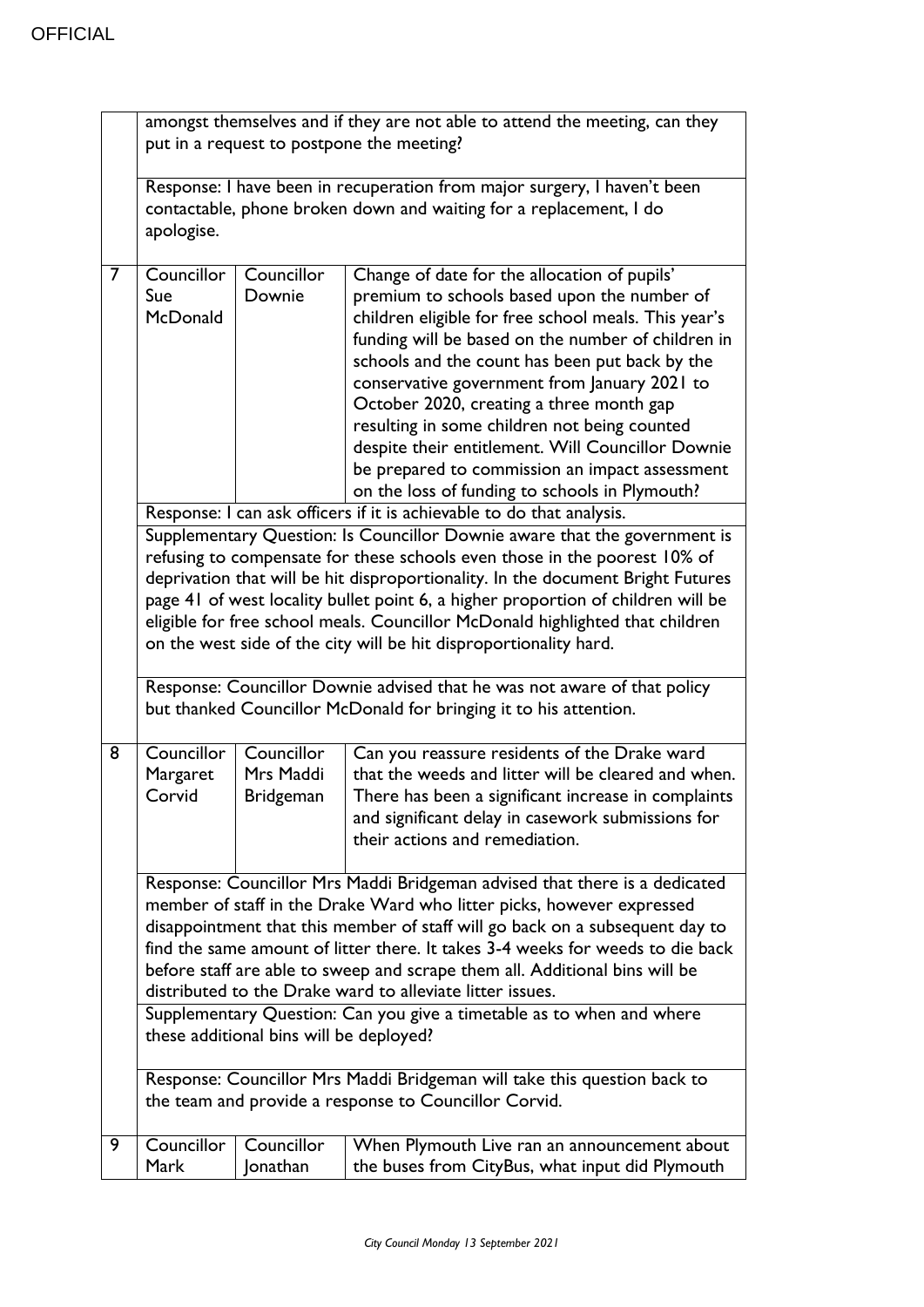|                 | Coker                                                                          | Drean                        | City Council and yourself as Cabinet member<br>have before that announcement was made. |  |
|-----------------|--------------------------------------------------------------------------------|------------------------------|----------------------------------------------------------------------------------------|--|
|                 |                                                                                |                              |                                                                                        |  |
|                 | Response: Councillor Drean had been with the Citybus team on the               |                              |                                                                                        |  |
|                 | Wednesday discussing staff shortages but was assured at that time that it was  |                              |                                                                                        |  |
|                 |                                                                                |                              | a day to day problem. Councillor Drean was disappointed the following day              |  |
|                 |                                                                                |                              | by the headlines in the media. Councillor Drean has spoken with them and               |  |
|                 |                                                                                |                              | they have apologised. Councillor Drean will circulate his announcement in              |  |
|                 |                                                                                | relation to this to members. |                                                                                        |  |
|                 |                                                                                |                              | Supplementary Question: What input did Plymouth City Council have in                   |  |
|                 |                                                                                |                              | getting out a clear and concise message to the travelling public?                      |  |
|                 |                                                                                |                              | Response: The passenger information system delivered by twenty first                   |  |
|                 |                                                                                |                              | century are looking into problems there and I will check what statements               |  |
|                 |                                                                                |                              | have been released. They are a commercial services and they are pushing out            |  |
|                 |                                                                                |                              | their own statements with regards to what is going on with their services.             |  |
|                 |                                                                                |                              | Emails will be sent out with quotations from Citybus and Stagecoach to                 |  |
|                 | members.                                                                       |                              |                                                                                        |  |
|                 |                                                                                |                              |                                                                                        |  |
| $\overline{10}$ | Councillor                                                                     | Councillor                   | 2,000 new trees are being planted in the city but I                                    |  |
|                 | Andrea                                                                         | <b>Nicholson</b>             | am interested in the existing trees in the city.                                       |  |
|                 | Johnson                                                                        |                              | Have many new Tree Preservation Orders have                                            |  |
|                 |                                                                                |                              | been approved and applied to protect and                                               |  |
|                 |                                                                                |                              | preserve existing trees within the city.                                               |  |
|                 |                                                                                |                              |                                                                                        |  |
|                 |                                                                                |                              | Response: Councillor Johnson will be provided with the requested statistics            |  |
|                 | and soon as they are available.                                                |                              |                                                                                        |  |
|                 |                                                                                |                              | Supplementary Question: will you commit to protecting and preserving                   |  |
|                 |                                                                                |                              | existing and older trees as much as a priority as purchasing new ones?                 |  |
|                 |                                                                                |                              |                                                                                        |  |
|                 | Response: On a personal level it is just as important to protect and preserve  |                              |                                                                                        |  |
|                 | existing trees due to their greater impact on climate change.                  |                              |                                                                                        |  |
|                 | I will discuss this with Councillor Maddi Bridgeman as it has been an historic |                              |                                                                                        |  |
|                 | Council policy that a tree on City Council land is not subject to a Tree       |                              |                                                                                        |  |
|                 | Preservation Order.                                                            |                              |                                                                                        |  |
|                 |                                                                                |                              |                                                                                        |  |
| П               | Councillor                                                                     | Councillor                   | With the short notice torrential downpour last                                         |  |
|                 | Dan                                                                            | Drean                        | week how many vehicles clear the drains of the                                         |  |
|                 | Collins                                                                        |                              | city, especially on the main arterial roads?                                           |  |
|                 |                                                                                |                              |                                                                                        |  |
|                 |                                                                                |                              | Response: We have three vehicles clearing drains, two undertake normal                 |  |
|                 |                                                                                |                              | work and a third vehicle will do half reactive and half programme work.                |  |
| $ 2\rangle$     | Councillor                                                                     | Councillor                   | How many complaints had been received in                                               |  |
|                 | Sue Dann                                                                       | Mrs Maddi                    | relation to grass cutting in the months April, May,                                    |  |
|                 |                                                                                | <b>Bridgeman</b>             | June and July?                                                                         |  |
|                 |                                                                                |                              |                                                                                        |  |
|                 |                                                                                |                              | Response: Councillor Mrs Maddi Bridgeman will come back to Councillor                  |  |
|                 |                                                                                |                              | Dann with the exact figures within a few days.                                         |  |
|                 | Supplementary Question: A response from Councillor Mrs Maddi Bridgeman         |                              |                                                                                        |  |
|                 | stated in a previous email to a councillor that the inherited schedule had     |                              |                                                                                        |  |
|                 |                                                                                |                              |                                                                                        |  |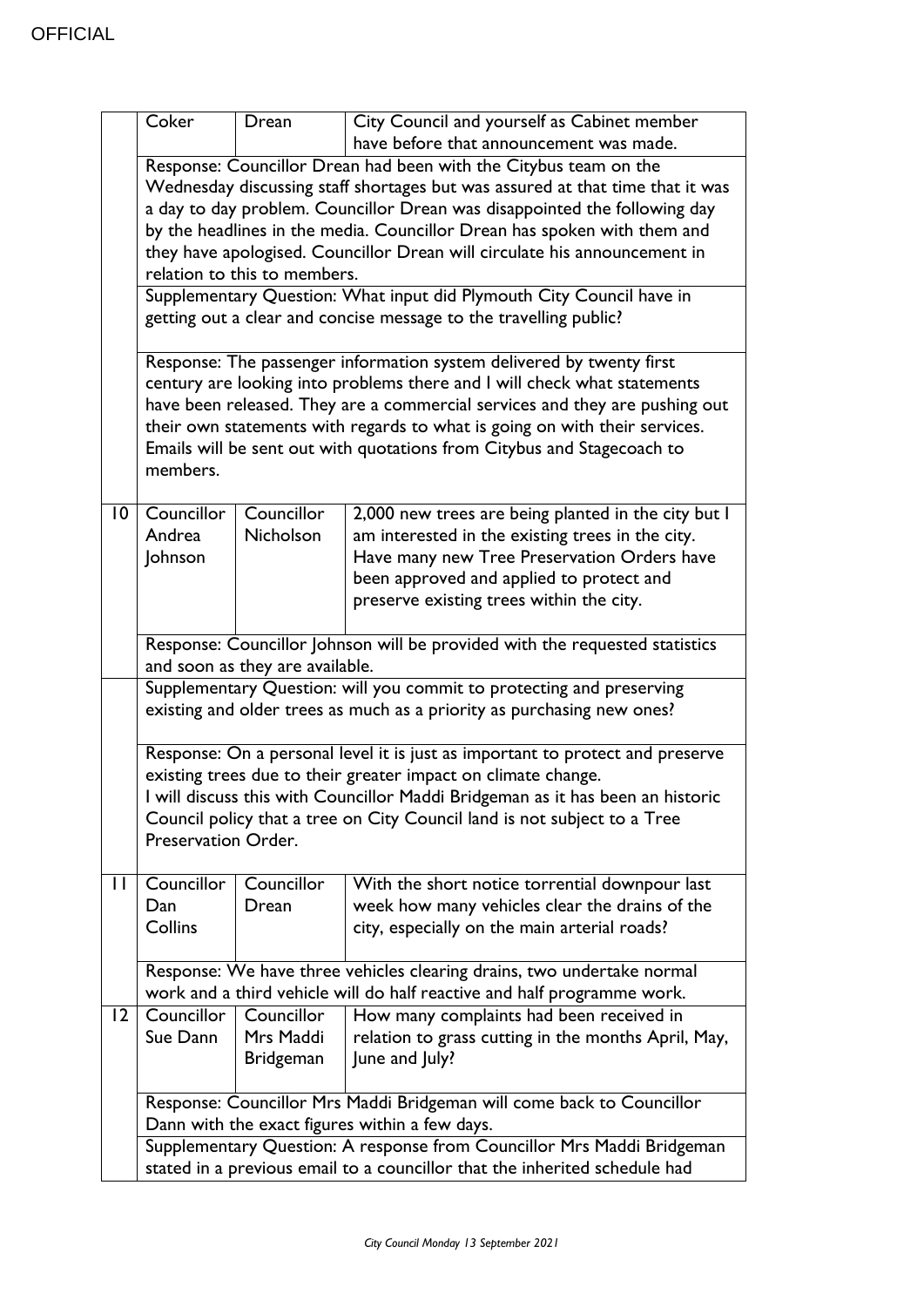|                 | received thousands of complaints about grass cutting. This councillor asked<br>Councillor Dann to look at this as part of the role as shadow portfolio role.<br>How many residents have complained during April, May, June and July which<br>was before your answer to the email. Councillor Mrs Maddi Bridgeman<br>advised that it was 112. Councillor Dann also asked how many councillors<br>had complained about grass cutting and the answer was 162, totalling 274<br>complaints, this is not thousands of complaints about an inherited grass<br>schedule. How are you measuring the performance of the council when the<br>actual figures the council have got which are different to the emails you say<br>you are receiving.<br>Response: Councillor Mrs Maddi Bridgeman will provide those figures to<br>Councillor Dann. |                                    |                                                                                                                                                                                                                                                                                                                                         |  |
|-----------------|--------------------------------------------------------------------------------------------------------------------------------------------------------------------------------------------------------------------------------------------------------------------------------------------------------------------------------------------------------------------------------------------------------------------------------------------------------------------------------------------------------------------------------------------------------------------------------------------------------------------------------------------------------------------------------------------------------------------------------------------------------------------------------------------------------------------------------------|------------------------------------|-----------------------------------------------------------------------------------------------------------------------------------------------------------------------------------------------------------------------------------------------------------------------------------------------------------------------------------------|--|
| $\overline{13}$ | Councillor<br>Pat Patel                                                                                                                                                                                                                                                                                                                                                                                                                                                                                                                                                                                                                                                                                                                                                                                                              | Councillor<br>Drean                | Can you appraise Plymouth residents as well as<br>Cornwall residents when the Tamar bridge will<br>return to four lanes of traffic and a further lane<br>for pedestrians and cyclists?                                                                                                                                                  |  |
|                 | Response: Councillor Drean advised that the final phase of the main deck<br>began in September and the project remains on schedule to be completed by<br>October. The bridge management team are aware of the impact of traffic and<br>delays to residents as well as those visiting, hauliers as well as other local<br>businesses and are doing everything possible to minimise delays. The bridge<br>control team have electronic information to see where queues are on both<br>sides of the bridge and if they need to change the direction of flow, this has to<br>be done manually and this can take 10-15 minutes to change the flows.                                                                                                                                                                                       |                                    |                                                                                                                                                                                                                                                                                                                                         |  |
| 4               | Councillor<br>Tudor<br>Evans<br><b>OBE</b>                                                                                                                                                                                                                                                                                                                                                                                                                                                                                                                                                                                                                                                                                                                                                                                           | Councillor<br>Downie               | Due to a combination of circumstances it is<br>reported that around 400 taxi drivers have left the<br>profession in the last 12 months. What has the<br>portfolio holder for Education done to prioritise<br>and ensure that there is enough school taxi<br>drivers to provide transport for our most<br>vulnerable children to school? |  |
|                 |                                                                                                                                                                                                                                                                                                                                                                                                                                                                                                                                                                                                                                                                                                                                                                                                                                      |                                    | Response: Councillor Downie advised that since children returned to school<br>last week, there hasn't been any children stranded at home without transport                                                                                                                                                                              |  |
|                 |                                                                                                                                                                                                                                                                                                                                                                                                                                                                                                                                                                                                                                                                                                                                                                                                                                      |                                    | and the reconstruction of the service had been sufficient.<br>Supplementary Question: what has the portfolio holder done about it?                                                                                                                                                                                                      |  |
|                 | Response: Councillor Downie - I was in hospital for a few weeks and<br>medicated the team that I oversee undertook work to ensure children were<br>transported to and from school.                                                                                                                                                                                                                                                                                                                                                                                                                                                                                                                                                                                                                                                   |                                    |                                                                                                                                                                                                                                                                                                                                         |  |
| 15              | Councillor<br>Chaz<br>Singh                                                                                                                                                                                                                                                                                                                                                                                                                                                                                                                                                                                                                                                                                                                                                                                                          | Councillor<br>Patrick<br>Nicholson | In regards to the announcement made earlier for<br>care home job opportunities, training schemes,<br>access to more jobs and upskilling. Could you give<br>a care home briefing in similar fashion to the<br>schemes that would be available to all councillors?                                                                        |  |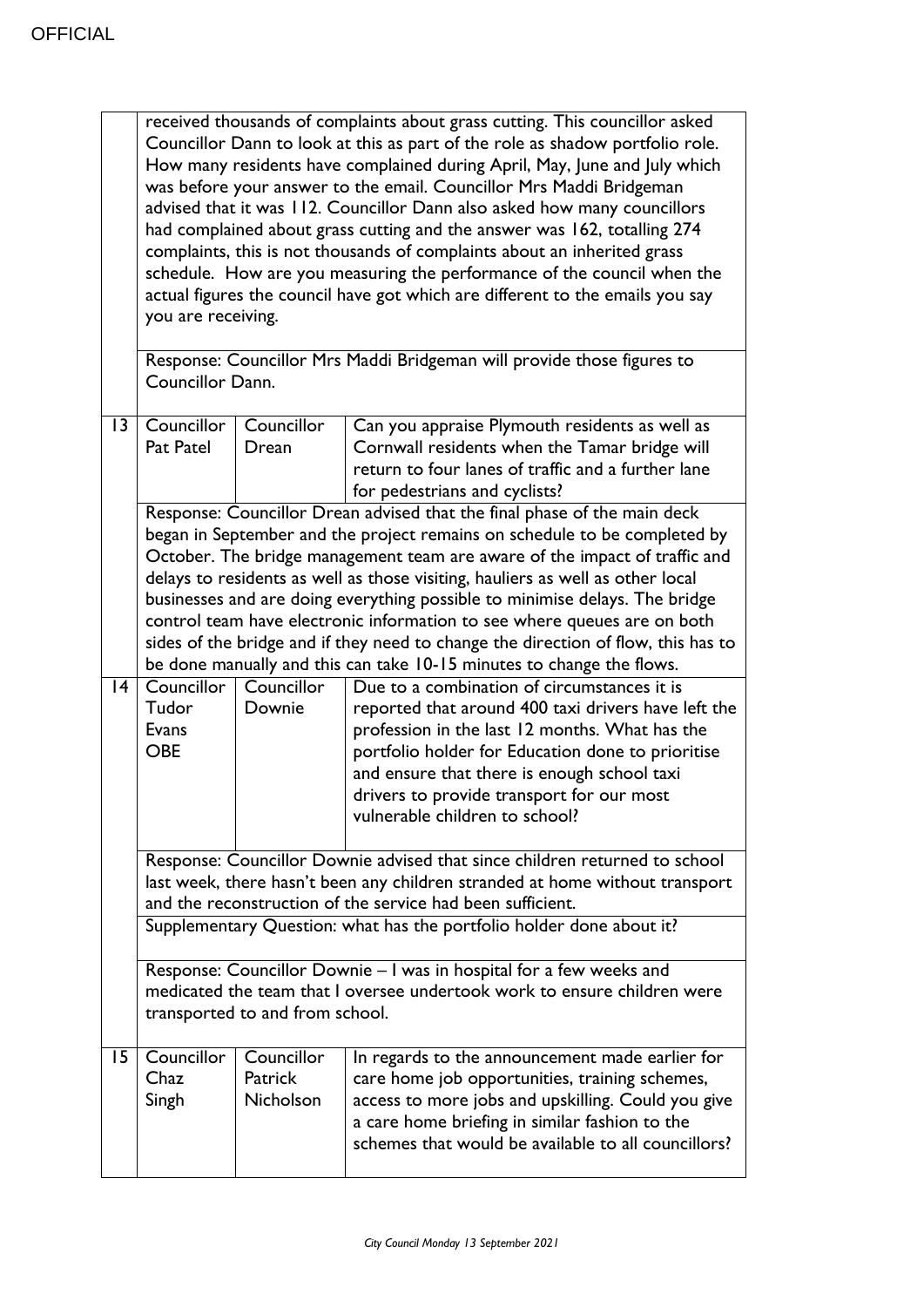|    | Response: Care home briefings will be sent to all members of the Council       |                   |                                                                            |  |  |
|----|--------------------------------------------------------------------------------|-------------------|----------------------------------------------------------------------------|--|--|
|    | with one due to be sent out tomorrow. There had been 39 applicants but         |                   |                                                                            |  |  |
|    | seeking recruit in the care sector of 100 new entrants into the profession.    |                   |                                                                            |  |  |
|    | This is a great opportunity to move into the sector to develop in a very       |                   |                                                                            |  |  |
|    | rewarding career.                                                              |                   |                                                                            |  |  |
| 16 | Councillor                                                                     | Councillor        | I am very sorry to hear that Councillor Downie                             |  |  |
|    | Jemima                                                                         | <b>Nick Kelly</b> | has been unwell and uncountable due to a broken                            |  |  |
|    | Laing                                                                          |                   | phone. Could you provide some reassurance as to                            |  |  |
|    |                                                                                |                   | the systems you have put in place as Leader when                           |  |  |
|    |                                                                                |                   | crucial cabinet roles cannot be fulfilled due to                           |  |  |
|    |                                                                                |                   | elongated sickness?                                                        |  |  |
|    |                                                                                |                   |                                                                            |  |  |
|    | Response: Councillor Downie was in hospital and having major surgery and       |                   |                                                                            |  |  |
|    | was in hospital and we didn't contact him on those days, however since then    |                   |                                                                            |  |  |
|    | we have traded messages about his welfare but equally there are cabinet        |                   |                                                                            |  |  |
|    | planning meetings and we discuss anything that comes as an urgent matter to    |                   |                                                                            |  |  |
|    | ensure there is adequate coverage with regards to anything in this city. But   |                   |                                                                            |  |  |
|    | ultimately there are so many items that the Council deal with ad-hoc every     |                   |                                                                            |  |  |
|    | single day that you wouldn't bring everything unless it's a problem and as you |                   |                                                                            |  |  |
|    | heard earlier from Councillor Downie and about the provision to get children   |                   |                                                                            |  |  |
|    | to school, it wasn't an issue as it had already been covered off, if it had    |                   |                                                                            |  |  |
|    |                                                                                |                   | become an issue and we were made aware of that we would take adequate      |  |  |
|    |                                                                                |                   | steps to make sure that issue had been solved as a matter of urgency.      |  |  |
|    |                                                                                |                   | Supplementary Question: Can you ensure that Councillor Downie has a        |  |  |
|    |                                                                                |                   |                                                                            |  |  |
|    | functioning telephone?                                                         |                   |                                                                            |  |  |
|    | Response: this council has come a long way with regards to technology          |                   |                                                                            |  |  |
|    | however sometimes things do go wrong. Councillor Downie has a requisite        |                   |                                                                            |  |  |
|    |                                                                                |                   | order currently with DELT, our IT service provider to ensure he has access |  |  |
|    |                                                                                |                   | to the relevant Council software and hardware.                             |  |  |
|    | Councillor                                                                     | Councillor        | Are you aware if there is a backlog in planning                            |  |  |
| 17 | Mark                                                                           | Patrick           | enforcement cases?                                                         |  |  |
|    | Coker                                                                          | Nicholson         |                                                                            |  |  |
|    | Response: There has been for a number of months a backlog, there has           |                   |                                                                            |  |  |
|    | always been a certain caseload in Strategic Planning enforcement. I was        |                   |                                                                            |  |  |
|    | concerned at the level of enforcement action that was still outstanding or     |                   |                                                                            |  |  |
|    | ongoing a month or so ago. Mr Barnard as a senior level team have reviewed     |                   |                                                                            |  |  |
|    | all of the enforcement cases and as reported at the last Planning committee    |                   |                                                                            |  |  |
|    | there had been a reduction of around 100 cases. The team undertaking           |                   |                                                                            |  |  |
|    | enforcement is a team of three of which there had been some turnaround, I      |                   |                                                                            |  |  |
|    | hope that performance will continue to increase and cases will continue to     |                   |                                                                            |  |  |
|    | reduce.                                                                        |                   |                                                                            |  |  |
|    |                                                                                |                   |                                                                            |  |  |
|    | Supplementary Question: Five months waiting for Councillor queries on a        |                   |                                                                            |  |  |
|    | planning enforcement notice and not having a response for local residents is   |                   |                                                                            |  |  |
|    | very detrimental to community cohesion but thank you for updating me on        |                   |                                                                            |  |  |
|    | where we are going.                                                            |                   |                                                                            |  |  |
|    |                                                                                |                   |                                                                            |  |  |
|    | Response: If you have concerns about performance or particular cases, please   |                   |                                                                            |  |  |